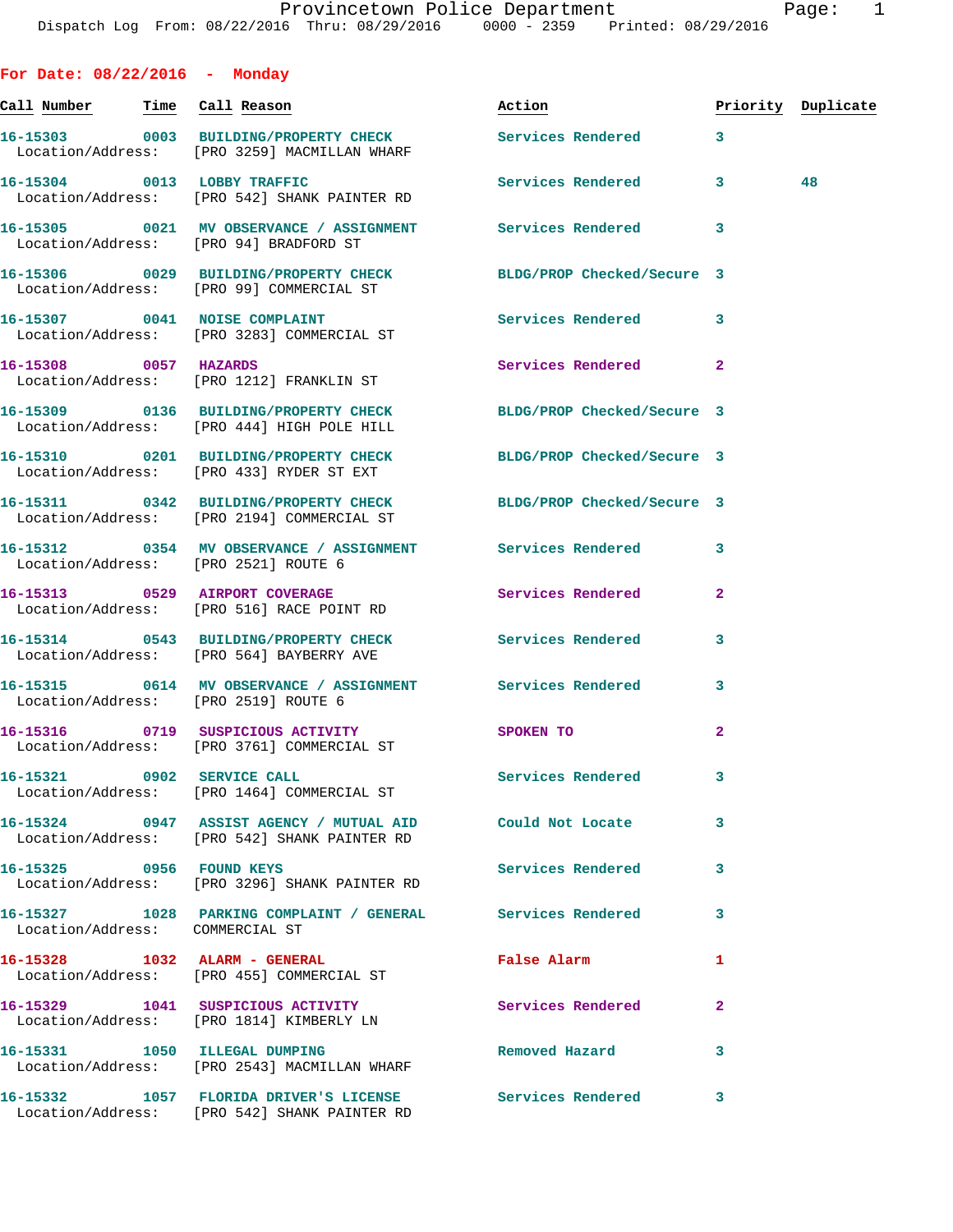|                                                                   | Dispatch Log From: 08/22/2016 Thru: 08/29/2016   0000 - 2359   Printed: 08/29/2016                             | Provincetown Police Department Page: 2 |              |   |  |
|-------------------------------------------------------------------|----------------------------------------------------------------------------------------------------------------|----------------------------------------|--------------|---|--|
| Location/Address: [PRO 2521] ROUTE 6                              | 16-15333 1120 MV OBSERVANCE / ASSIGNMENT Services Rendered                                                     |                                        | $\mathbf{3}$ |   |  |
|                                                                   | 16-15334 1129 MV ACCIDENT<br>Location/Address: [PRO 3228] COMMERCIAL ST                                        | Services Rendered 1                    |              |   |  |
| Location/Address: BRADFORD ST                                     | 16-15335 1220 ALARM - GENERAL Services Rendered                                                                |                                        | 1            |   |  |
|                                                                   | 16-15336 1300 HAZARDS<br>Location/Address: CONWELL ST + RACE POINT RD                                          | Services Rendered                      | $\mathbf{2}$ |   |  |
| 16-15338 1325 BIKE ACCIDENT<br>Location/Address: PROVINCELANDS RD |                                                                                                                | Transported to Hospital 2              |              |   |  |
|                                                                   | 16-15337 1357 MEDICAL EMERGENCY/D.O.T. Transported to Hospital 1<br>Location/Address: [PRO 440] HARRY KEMP WAY |                                        |              |   |  |
| Refer To Accident: 16-57-AC                                       | 16-15339 1411 MV HIT & RUN<br>Location/Address: [PRO 3456] RYDER ST EXT                                        | SPOKEN TO                              | $\mathbf{2}$ |   |  |
| Location/Address: [PRO 2513] ROUTE 6                              | 16-15340 1427 MV STOP                                                                                          | Citation/Warning Issued 3              |              |   |  |
|                                                                   | 16-15341 1437 CONFUSED FEMALE<br>Location/Address: [PRO 105] COMMERCIAL ST                                     | PATIENT REFUSAL                        | 3            |   |  |
| Location/Address: [PRO 2754] ROUTE 6                              | 16-15343 1449 BOLO                                                                                             | Could Not Locate                       | 3            |   |  |
|                                                                   | 16-15344 1503 WELL-BEING CONCERN<br>Location/Address: [PRO 3121] COMMERCIAL ST                                 | SPOKEN TO                              | $3^{\circ}$  | 1 |  |
|                                                                   |                                                                                                                | Services Rendered                      | $\mathbf{2}$ |   |  |
|                                                                   | 16-15346 1544 SHOPLIFTING<br>Location/Address: [PRO 290] COMMERCIAL ST                                         | <b>Services Rendered</b>               | 3            |   |  |
|                                                                   | 16-15348 1650 SERVICE CALL<br>Location/Address: [PRO 542] SHANK PAINTER RD                                     | <b>Services Rendered</b>               | 3            |   |  |
|                                                                   | 16-15349 1656 MV DISABLED<br>Location/Address: [PRO 2519] ROUTE 6                                              | <b>Services Rendered</b>               | $\mathbf{2}$ |   |  |
|                                                                   | 16-15350 1659 TURTLE IN ROAD<br>Location/Address: [PRO 519] RACE POINT RD                                      | <b>Services Rendered</b>               | $\mathbf{2}$ |   |  |
|                                                                   | 16-15351 1703 LOST FLIP PHONE<br>Location/Address: [PRO 3296] SHANK PAINTER RD                                 | Services Rendered 3                    |              |   |  |
|                                                                   | 16-15352 1711 LOST WALLET/FOUND<br>Location/Address: [PRO 542] SHANK PAINTER RD                                | <b>Services Rendered</b>               | 3            |   |  |
| Location/Address: [PRO 3440] ROUTE 6                              | 16-15353 1717 MV OBSERVANCE / ASSIGNMENT Services Rendered                                                     |                                        | 3            |   |  |
| Location/Address: [PRO 2513] ROUTE 6                              | 16-15354 1720 VERBAL SPEED                                                                                     | <b>VERBAL WARNING</b>                  | 3            |   |  |
| Location/Address: [PRO 2518] ROUTE 6                              | 16-15355 1725 UNSAFE CONDUCT                                                                                   | Services Rendered                      | $\mathbf{2}$ |   |  |
|                                                                   | 16-15356 1725 SUSPICIOUS ACTIVITY<br>Location/Address: [PRO 823] COMMERCIAL ST                                 | SPOKEN TO                              | $\mathbf{2}$ |   |  |
|                                                                   | 16-15357 1737 DOCTOR-ORDERED TRANSPORT<br>Location/Address: [PRO 440] HARRY KEMP WAY                           | Transported to Hospital 1              |              |   |  |
|                                                                   | 16-15358 1742 MV OBSERVANCE / ASSIGNMENT Services Rendered 3                                                   |                                        |              |   |  |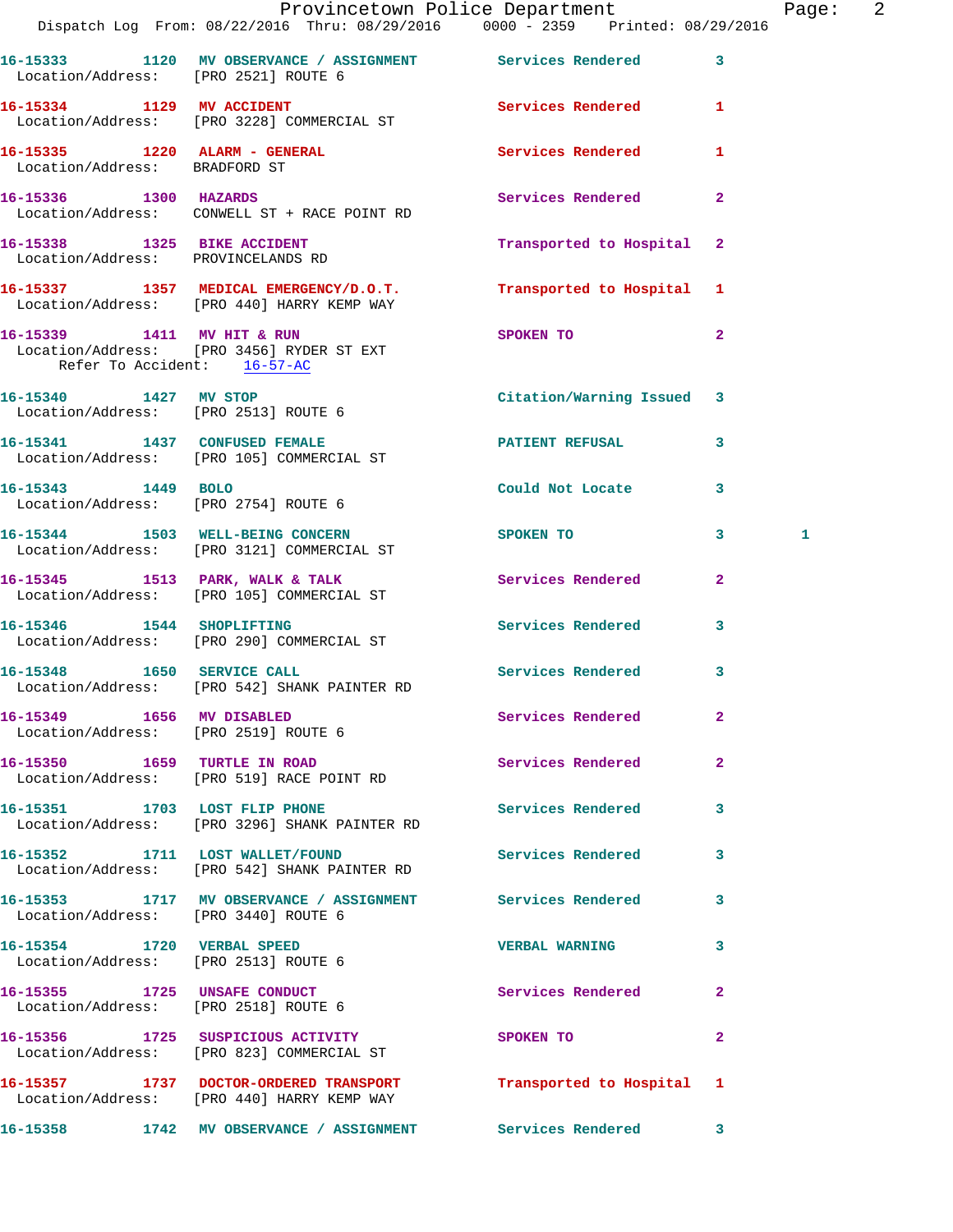|                                  | Dispatch Log From: 08/22/2016 Thru: 08/29/2016 0000 - 2359 Printed: 08/29/2016                                   | Provincetown Police Department |              | Page: 3 |  |
|----------------------------------|------------------------------------------------------------------------------------------------------------------|--------------------------------|--------------|---------|--|
|                                  | Location/Address: [PRO 2513] ROUTE 6                                                                             |                                |              |         |  |
|                                  | 16-15359 1746 CITATION UNREGISTERED TRAILER Citation/Warning Issued 3<br>Location/Address: [PRO 2521] ROUTE 6    |                                |              |         |  |
|                                  | 16-15360 1759 LOST LICENSE/DEBIT CARD Services Rendered<br>Location/Address: [PRO 542] SHANK PAINTER RD          |                                | 3            |         |  |
|                                  | 16-15361 1827 LOST CELLPHONE<br>Location/Address: [PRO 542] SHANK PAINTER RD                                     | Services Rendered              | 3            |         |  |
|                                  | 16-15362 1832 LOST SAMSUNG CELLPHONE Services Rendered<br>Location/Address: [PRO 2543] MACMILLAN WHARF           |                                | 3            |         |  |
|                                  | 16-15363 1836 SHOPLIFTING<br>Location/Address: [PRO 1714] COMMERCIAL ST                                          | Services Rendered              | 3            |         |  |
|                                  | 16-15364 1841 SUSPICIOUS ACTIVITY<br>Location/Address: [PRO 105] COMMERCIAL ST                                   | Services Rendered              | $\mathbf{2}$ |         |  |
|                                  | 16-15365 1856 TRASH CAN IN ROAD<br>Location/Address: [PRO 2518] ROUTE 6                                          | Services Rendered              | $\mathbf{2}$ |         |  |
|                                  | 16-15366 1926 MV OBSERVANCE / ASSIGNMENT Services Rendered<br>Location/Address: [PRO 3440] ROUTE 6               |                                | $\mathbf{3}$ |         |  |
| Location/Address: SNAIL RD       | 16-15367 1936 WRITTEN WARNING SPEED Citation/Warning Issued 3                                                    |                                |              |         |  |
|                                  | 16-15368 1945 SHOULDER INJURY/TRANSPORT Transported to Hospital 1<br>Location/Address: [PRO 2492] WINSLOW ST     |                                |              |         |  |
|                                  | 16-15369 2004 SUSPICIOUS ACTIVITY<br>Location/Address: [PRO 94] BRADFORD ST                                      | Could Not Locate               | $\mathbf{2}$ |         |  |
| Location/Address: JOHNSON ST     | 16-15370 2007 PARKED MV COMPLAINT Services Rendered                                                              |                                | $\mathbf{2}$ |         |  |
|                                  | 16-15371 2018 PARKED MV ACCIDENT<br>Location/Address: [PRO 3004] BRADFORD ST                                     | Services Rendered              | 1            |         |  |
| 16-15373 2201 ALARM PROBLEMS     | Location/Address: [PRO 577] WINTHROP ST                                                                          | Services Rendered 1            |              |         |  |
|                                  | 16-15374 2212 MV BOLO REQUEST<br>Location: [PRO 3431] LOPES SQUARE                                               | Services Rendered              | $\mathbf{2}$ |         |  |
|                                  | 16-15375  2223  VERBAL SPEED/REGISTRATION  VERBAL WARNING<br>Location/Address: [PRO 210] COMMERCIAL ST           |                                | 3            |         |  |
|                                  | 16-15376 2306 LOBBY TRAFFIC<br>Location/Address: [PRO 542] SHANK PAINTER RD                                      | Services Rendered              | $\mathbf{3}$ | 29      |  |
|                                  | 16-15377 2323 LIFT ASSIST<br>Location/Address: [PRO 3222] ALDEN ST                                               | <b>Services Rendered</b>       | 1            |         |  |
|                                  | 16-15378 2353 MV OBSERVANCE / ASSIGNMENT Services Rendered<br>Location/Address: ROUTE 6 + SNAIL RD               |                                | 3            |         |  |
| For Date: $08/23/2016$ - Tuesday |                                                                                                                  |                                |              |         |  |
|                                  | 16-15379 0029 BUILDING/PROPERTY CHECK BLDG/PROP Checked/Secure 3<br>Location/Address: [PRO 530] SHANK PAINTER RD |                                |              |         |  |
|                                  | 16-15380 0034 BUILDING/PROPERTY CHECK BLDG/PROP Checked/Secure 3<br>Location/Address: [PRO 440] HARRY KEMP WAY   |                                |              |         |  |
|                                  | 16-15381 0039 BUILDING/PROPERTY CHECK BLDG/PROP Checked/Secure 3<br>Location/Address: [PRO 444] HIGH POLE HILL   |                                |              |         |  |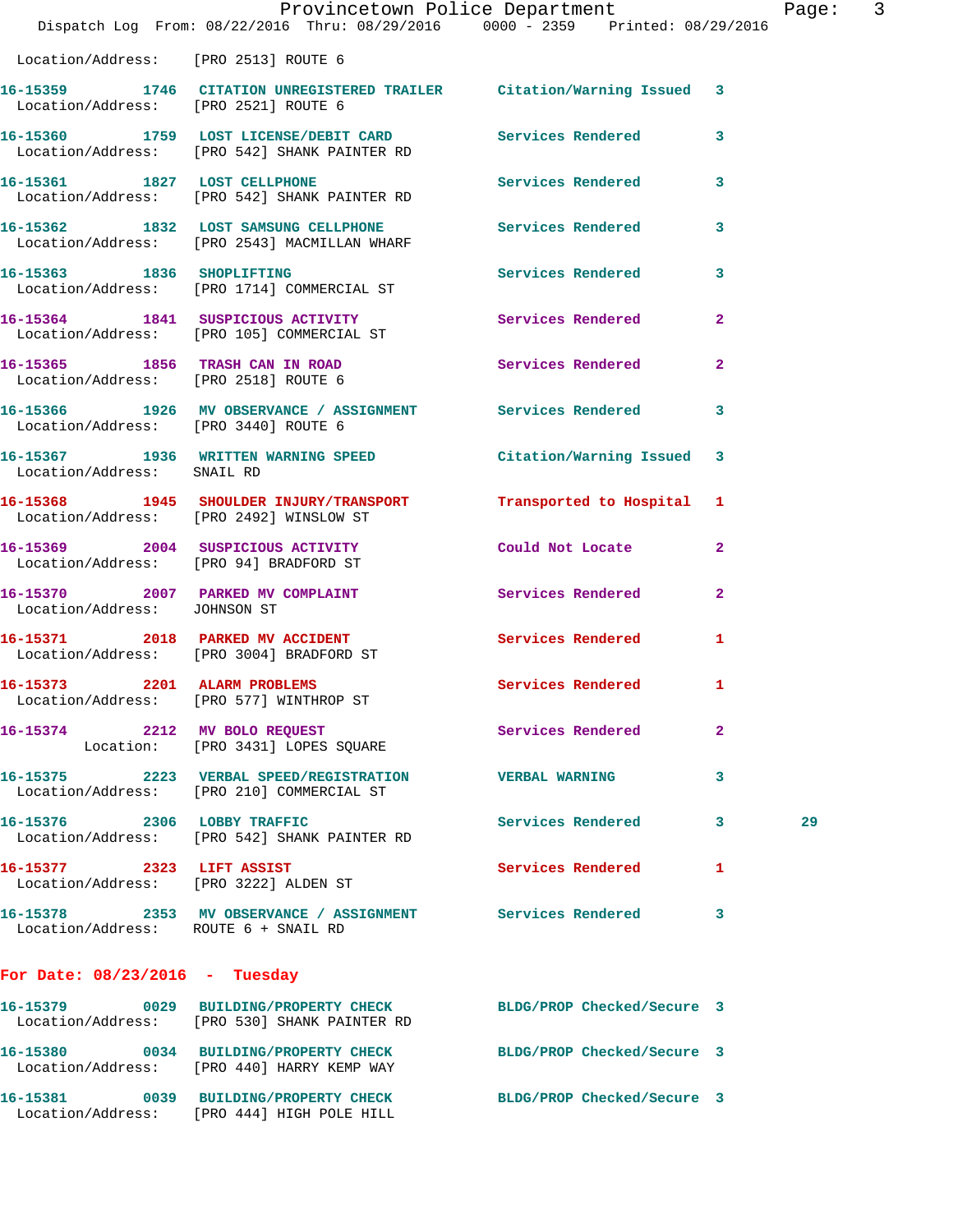|                                       | Provincetown Police Department<br>Dispatch Log From: 08/22/2016 Thru: 08/29/2016 0000 - 2359 Printed: 08/29/2016     |                          |              |
|---------------------------------------|----------------------------------------------------------------------------------------------------------------------|--------------------------|--------------|
|                                       | 16-15383      0128   MV OBSERVANCE / ASSIGNMENT      Services Rendered<br>Location/Address: BRADFORD ST + HOWLAND ST |                          | 3            |
|                                       | 16-15384 0132 NOISE COMPLAINT<br>Location/Address: [PRO 526] RYDER ST EXT                                            | SPOKEN TO                | 3            |
|                                       | 16-15385 0133 MEDICAL EMERGENCY<br>Location/Address: WINTHROP ST + COMMERCIAL ST                                     | Transported to Hospital  | 1            |
| 16-15388 0133 FOUND PURSE             | Location/Address: [PRO 3443] COMMERCIAL ST                                                                           | Services Rendered        | 3            |
|                                       | 16-15386 0136 MV STOP<br>Location/Address: [PRO 1265] COMMERCIAL ST                                                  | <b>VERBAL WARNING</b>    | 3            |
| 16-15387 0153 MV VANDALISM            | Location/Address: [PRO 526] RYDER ST EXT                                                                             | <b>Services Rendered</b> | 2            |
|                                       | 16-15389 0506 MEDICAL EMERGENCY<br>Location/Address: [PRO 1516] BRADFORD ST                                          | Transported to Hospital  | -1           |
| Location/Address: [PRO 2521] ROUTE 6  | 16-15390 0715 MV OBSERVANCE / ASSIGNMENT Services Rendered                                                           |                          | 3            |
|                                       | 16-15391 0753 BUILDING/PROPERTY CHECK Services Rendered<br>Location/Address: [PRO 2206] COMMERCIAL ST                |                          | 3            |
|                                       | 16-15392 0803 MV OBSERVANCE / ASSIGNMENT Services Rendered<br>Location/Address: HIGH POLE HL + BRADFORD ST           |                          | 3            |
| 16-15393 0807 MV STOP                 | Location/Address: [PRO 2479] ROUTE 6                                                                                 | <b>VERBAL WARNING</b>    | 3            |
|                                       | 16-15394 0823 BUILDING/PROPERTY CHECK Services Rendered<br>Location/Address: [PRO 3430] COMMERCIAL ST                |                          | 3            |
| 16-15395 0852 ALARM - FIRE            | Location/Address: [PRO 569] WINSLOW ST                                                                               | <b>Services Rendered</b> | 1            |
|                                       | 16-15396 0900 SERVICE CALL<br>Location/Address: [PRO 1786] PILGRIM HEIGHTS RD                                        | <b>Services Rendered</b> | 3            |
|                                       | 16-15397 0914 SERVICE CALL/COURT<br>Location/Address: [PRO 542] SHANK PAINTER RD                                     | <b>Services Rendered</b> |              |
|                                       | 16-15402 0921 BUILDING/PROPERTY CHECK Services Rendered<br>Location/Address: [PRO 2483] COMMERCIAL ST                |                          | 3            |
|                                       | 16-15400 0926 MV OBSERVANCE / ASSIGNMENT Services Rendered<br>Location/Address: COMMERCIAL ST + SNAIL RD             |                          | 3            |
| Location/Address: [PRO 3222] ALDEN ST | 16-15403 0926 MEDICAL EMERGENCY/DYSENTERY Transported to Hospital                                                    |                          | 1            |
| 16-15404 0933 WIRES DOWN              | Location/Address: [PRO 1593] PLEASANT ST                                                                             | <b>Services Rendered</b> | $\mathbf{2}$ |
|                                       | 16-15405 1001 BUILDING/PROPERTY CHECK BLDG/PROP Checked/Secure 3<br>Location/Address: [PRO 106] COMMERCIAL ST        |                          |              |
|                                       | 16-15406 1008 PARK, WALK & TALK<br>Location/Address: [PRO 2500] COMMERCIAL ST                                        | <b>Services Rendered</b> | 2            |
|                                       | 16-15407 1018 PARKING COMPLAINT / GENERAL Services Rendered<br>Location/Address: [PRO 842] COMMERCIAL ST             |                          | 3            |
|                                       | 16-15408 1035 PARKING COMPLAINT / GENERAL Services Rendered<br>Location/Address: [PRO 526] RYDER ST EXT              |                          | 3            |
|                                       | 16-15410 1115 MEDICAL EMERGENCY/EVAL ETOH Services Rendered                                                          |                          | 1.           |

Location/Address: [PRO 542] SHANK PAINTER RD

Page: 4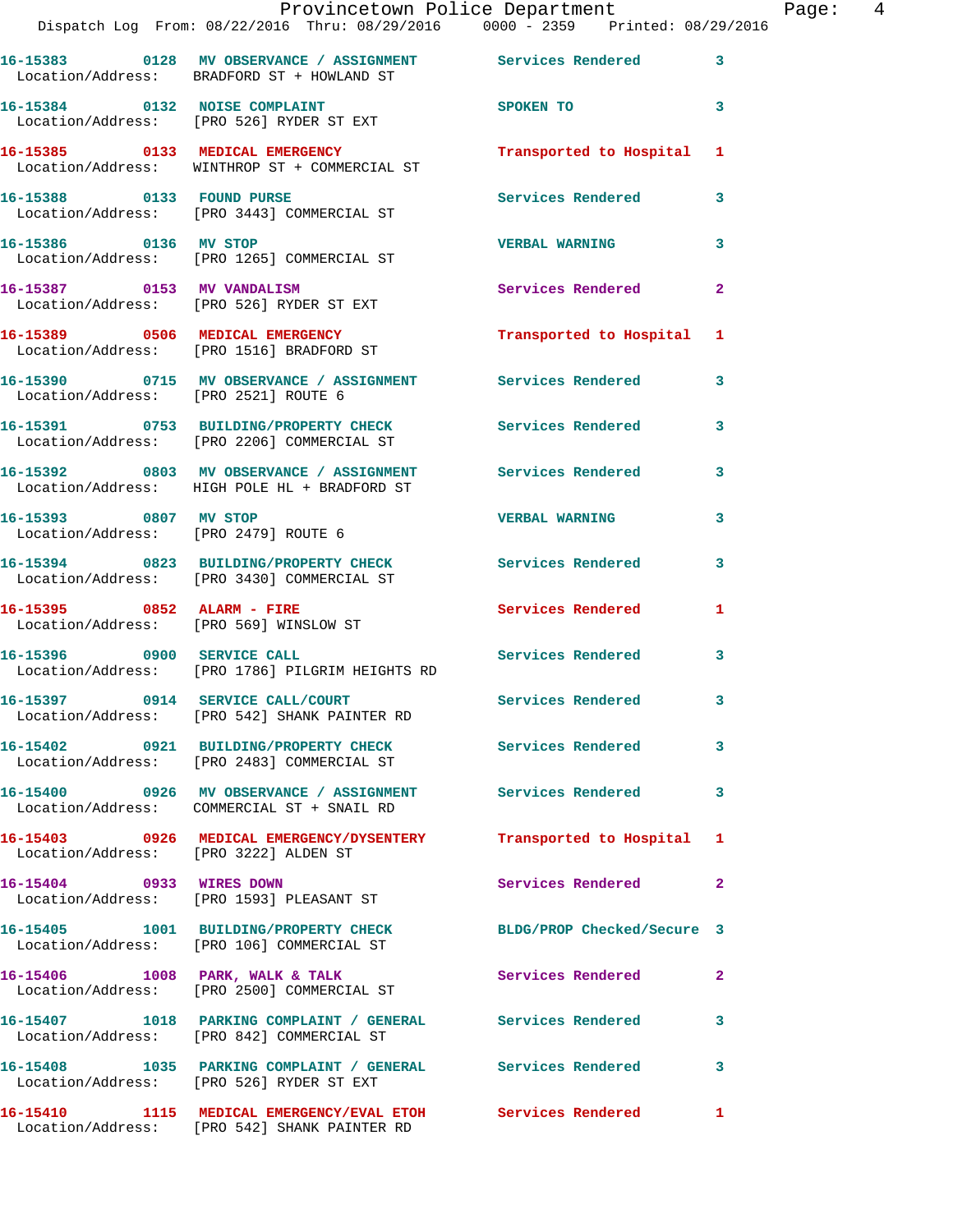|                       | 16-15412 1307 BIKE GENERAL<br>Location/Address: [PRO 2577] BRADFORD ST                                    | <b>GONE ON ARRIVAL</b>     | $\overline{2}$ |
|-----------------------|-----------------------------------------------------------------------------------------------------------|----------------------------|----------------|
|                       | Location/Address: [PRO 569] WINSLOW ST                                                                    | Services Rendered          | $\mathbf{1}$   |
| 16-15415 1320 HAZARDS | Location/Address: [PRO 3207] COMMERCIAL ST                                                                | Removed Hazard             | $\overline{2}$ |
|                       | 16-15416 1343 SERVICE CALL<br>Location/Address: [PRO 542] SHANK PAINTER RD                                | SPOKEN TO                  | 3              |
|                       | 16-15417 1345 ASSIST CITIZEN<br>Location/Address: [PRO 3456] RYDER ST EXT                                 | Citation/Warning Issued 3  |                |
|                       | 16-15419 1409 SERVE RESTRAINING ORDER Could Not Locate 2<br>Location/Address: [PRO 3670] SHANK PAINTER RD |                            |                |
|                       | 16-15418 1414 BUILDING/PROPERTY CHECK<br>Location/Address: [PRO 3430] COMMERCIAL ST                       | <b>Services Rendered</b> 3 |                |
|                       | 16-15420 1433 MEDICAL EMERGENCY/ANKLE<br>Location/Address: [PRO 3259] MACMILLAN WHARF                     | Transported to Hospital 1  |                |
|                       | 16-15421 1443 MEDICAL EMERGENCY/BIKE<br>Location/Address: [PRO 2540] RACE POINT RD                        | Transported to Hospital 1  |                |
|                       | 16-15422 1444 MEDICAL EMERGENCY/BREAKWATER PATIENT REFUSAL<br>Location/Address: [PRO 106] COMMERCIAL ST   |                            | $\mathbf{1}$   |
|                       | 16-15423 1447 LOST WALLET/FOUND<br>Location/Address: [PRO 542] SHANK PAINTER RD                           | <b>Services Rendered</b>   | 3              |
|                       | 16-15425 1519 ASSIST CITIZEN<br>Location/Address: [PRO 542] SHANK PAINTER RD                              | SPOKEN TO                  | 3              |
|                       | 16-15427 1522 PARK, WALK & TALK<br>Location/Address: [PRO 105] COMMERCIAL ST                              | <b>Services Rendered</b>   | $\overline{a}$ |
|                       | 16-15426 1523 PARKING COMPLAINT / GENERAL SPOKEN TO<br>Location/Address: [PRO 3287] ROUTE 6               |                            | 3              |
|                       | 16-15428 1533 FOLLOW UP-DOG BITE<br>Location/Address: [PRO 105] COMMERCIAL ST                             | Could Not Locate 2         |                |
|                       | 16-15429 1548 PARK, WALK & TALK<br>Location/Address: [PRO 2500] COMMERCIAL ST                             | No Action Required         | $\mathbf{2}$   |
|                       | 16-15430 1549 MV COMPLAINT<br>Location/Address: [PRO 1740] BRADFORD ST EXT                                | SPOKEN TO                  | $\mathbf{2}$   |
|                       | 16-15431 1605 ANIMAL CALL                                                                                 | SPOKEN TO                  | $\overline{2}$ |
|                       | Location/Address: [PRO 779] BROWNE ST<br>16-15432 1634 CHECK PET BIN                                      | No Action Required         | $\mathbf{2}$   |
|                       | Location/Address: [PRO 3296] SHANK PAINTER RD<br>16-15433 1646 PROPERTY DAMAGE                            | BLDG/PROP Checked/Secure 3 |                |
|                       | Location/Address: [PRO 3033] COMMERCIAL ST<br>16-15434 1658 PARKING-PRIVATE TOW                           | <b>Vehicle Towed</b>       | 3              |
|                       | Location/Address: [PRO 2277] BRADFORD ST<br>16-15435 1723 ASSIST AGENCY / FAA                             | Services Rendered          | 3              |
|                       | Location/Address: [PRO 516] RACE POINT RD<br>16-15436 1754 COMPLAINT                                      | Taken/Referred to Other 3  |                |
|                       | Location/Address: WINTHROP ST<br>16-15437 1835 ASSIST CITIZEN                                             | Services Rendered          | 3              |
|                       |                                                                                                           |                            |                |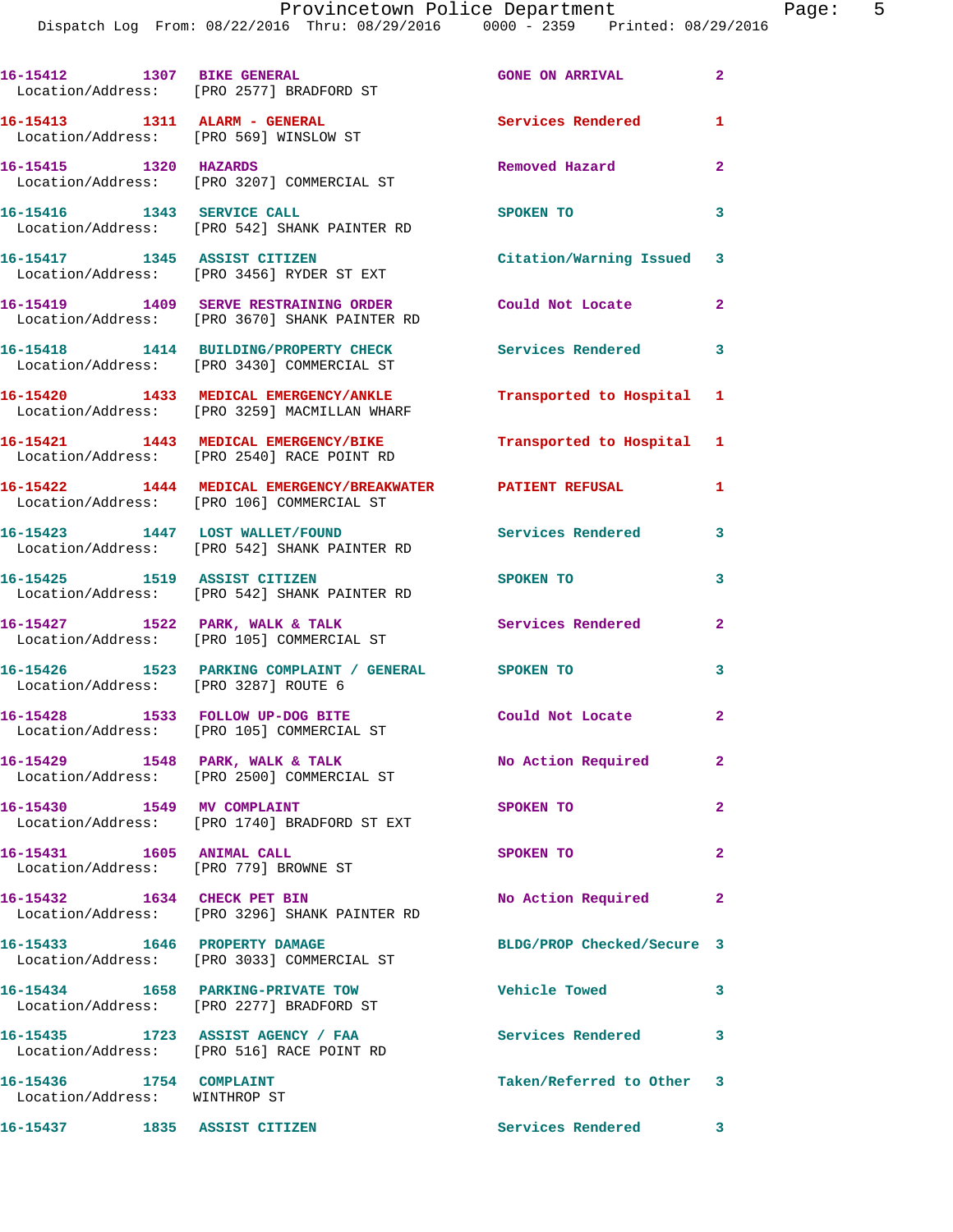|                                                   |                                                                                                                    | Provincetown Police Department |                | Page: 6 |  |
|---------------------------------------------------|--------------------------------------------------------------------------------------------------------------------|--------------------------------|----------------|---------|--|
|                                                   | Dispatch Log From: 08/22/2016 Thru: 08/29/2016 0000 - 2359 Printed: 08/29/2016                                     |                                |                |         |  |
|                                                   | Location/Address: [PRO 542] SHANK PAINTER RD                                                                       |                                |                |         |  |
| Refer To Accident: 16-58-AC                       | 16-15438 1849 MV ACCIDENT<br>Location/Address: [PRO 2563] BRADFORD ST<br>Refer To Accident: [PRO 2563] BRADFORD ST | Services Rendered 1            |                |         |  |
|                                                   | 16-15439 1852 TRAFFIC CONTROL<br>Location: [PRO 3431] LOPES SQUARE                                                 | Services Rendered 3            |                |         |  |
|                                                   | 16-15440 1904 911 GENERAL Services Rendered 1<br>Location/Address: [PRO 2977] COMMERCIAL ST                        |                                |                |         |  |
|                                                   | 16-15445 2129 MV STOP<br>Location/Address: BRADFORD ST + CARVER ST                                                 | <b>VERBAL WARNING</b>          | 3              |         |  |
| 16-15446 2139 FOUND CANTEEN<br>Location: WEST END |                                                                                                                    | Services Rendered 3            |                |         |  |
|                                                   | 16-15447 2140 ALARM - FIRE<br>Location/Address: [PRO 484] MASONIC PL                                               | False Alarm                    | 1              |         |  |
|                                                   | 16-15448 2149 COMPLAINT<br>Location/Address: [PRO 2483] COMMERCIAL ST                                              | <b>GONE ON ARRIVAL</b>         | 3              |         |  |
| 16-15449 2157 COMPLAINT                           | Location/Address: [PRO 837] COMMERCIAL ST                                                                          | GONE ON ARRIVAL 3              |                |         |  |
|                                                   | 16-15450 2226 FOLLOW UP<br>Location/Address: [PRO 269] COMMERCIAL ST                                               | Services Rendered              | $\overline{2}$ |         |  |
| 16-15451 2227 DISTURBANCE                         | Location/Address: [PRO 105] COMMERCIAL ST                                                                          | <b>SPOKEN TO</b>               | 1              |         |  |
|                                                   | 16-15452 2232 COMPLAINT - STREET PERFORMERS SPOKEN TO<br>Location/Address: [PRO 2571] COMMERCIAL ST                |                                | 3              |         |  |
| 16-15453 2234 ASSIST CITIZEN                      | Location/Address: [PRO 661] STANDISH ST                                                                            | Services Rendered 3            |                |         |  |
|                                                   | 16-15454 2302 ALARM - GENERAL<br>Location/Address: [PRO 65] WEST VINE ST                                           | Taken/Referred to Other 1      |                |         |  |
|                                                   | 16-15455 2308 LOBBY TRAFFIC<br>Location/Address: [PRO 542] SHANK PAINTER RD                                        | Services Rendered 3            |                | 28      |  |
| 16-15457 2348 I.D. CHECK                          | Location/Address: [PRO 3443] COMMERCIAL ST                                                                         | Services Rendered 3            |                |         |  |
|                                                   | 16-15458 2357 BUILDING/PROPERTY CHECK Services Rendered 3<br>Location/Address: [PRO 3259] MACMILLAN WHARF          |                                |                |         |  |
| For Date: $08/24/2016$ - Wednesday                |                                                                                                                    |                                |                |         |  |
|                                                   | 16-15459 0055 PARK, WALK & TALK<br>Location/Address: [PRO 105] COMMERCIAL ST                                       | Services Rendered              | $\mathbf{2}$   |         |  |
|                                                   | 16-15460 0116 ASSIST CITIZEN<br>Location/Address: [PRO 105] COMMERCIAL ST                                          | Services Rendered              | 3              |         |  |
| Location/Address: ROUTE 6 + SNAIL RD              | 16-15462 0127 MV OBSERVANCE / ASSIGNMENT Services Rendered 3                                                       |                                |                |         |  |
|                                                   | 16-15461 0128 ASSIST CITIZEN<br>Location/Address: [PRO 3276] COMMERCIAL ST                                         | Services Rendered              | 3              |         |  |
| 16-15463 0205 NOISE COMPLAINT                     | Location/Address: [PRO 3432] COMMERCIAL ST                                                                         | Services Rendered 3            |                |         |  |
|                                                   | 16-15464 0211 ASSIST CITIZEN<br>Location/Address: [PRO 208] COMMERCIAL ST                                          | Services Rendered 3            |                |         |  |
|                                                   |                                                                                                                    |                                |                |         |  |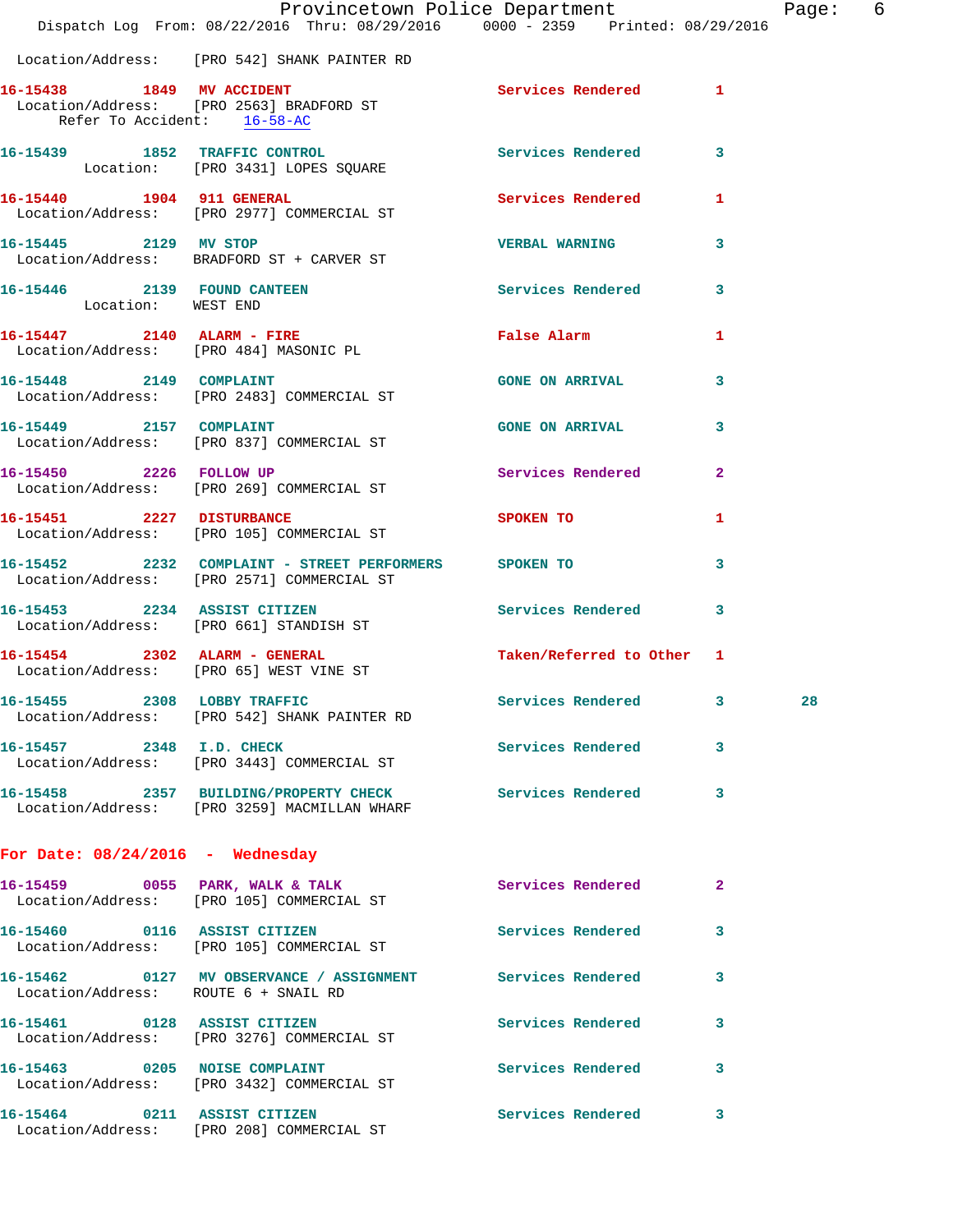|                                                                        | 16-15465 0231 BUILDING/PROPERTY CHECK<br>Location/Address: [PRO 3033] COMMERCIAL ST                              | BLDG/PROP Checked/Secure 3 |                |
|------------------------------------------------------------------------|------------------------------------------------------------------------------------------------------------------|----------------------------|----------------|
| 16-15468 0338 DISTURBANCE                                              | Location/Address: [PRO 2704] COMMERCIAL ST                                                                       | SPOKEN TO                  | $\mathbf{1}$   |
|                                                                        | 16-15470 0615 LOST INFINITY CAR KEY<br>Location/Address: [PRO 542] SHANK PAINTER RD                              | <b>Services Rendered</b>   | 3              |
|                                                                        | 16-15471 0728 ASSIST AGENCY / MUTUAL AID Services Rendered 3<br>Location/Address: [PRO 1892] SHANK PAINTER RD    |                            |                |
| Location/Address: [PRO 3287] ROUTE 6                                   | 16-15472 0741 BUILDING/PROPERTY CHECK                                                                            | BLDG/PROP Checked/Secure 3 |                |
|                                                                        | 16-15473 0747 MEDICAL EMERGENCY/WRIST<br>Location/Address: [PRO 74] BRADFORD ST EXT                              | Transported to Hospital 1  |                |
|                                                                        | 16-15475 0758 MV OBSERVANCE / ASSIGNMENT<br>Location: RT 6 AND PROVINCELANDS RD                                  | Services Rendered          | 3              |
|                                                                        | 16-15476 0814 BUILDING/PROPERTY CHECK<br>Location/Address: [PRO 2898] JEROME SMITH RD                            | <b>Services Rendered</b>   | 3              |
|                                                                        | 16-15477 0821 MV OBSERVANCE / ASSIGNMENT Services Rendered<br>Location/Address: [PRO 2489] BRADFORD ST           |                            | 3              |
|                                                                        | 16-15478 0849 LOOSE PIT BULL<br>Location/Address: [PRO 1795] BRADFORD ST                                         | Could Not Locate           | $\mathbf{2}$   |
| Location/Address: [PRO 3440] ROUTE 6                                   | 16-15479 0850 MEDICAL EMERGENCY/PAIN                                                                             | Transported to Hospital 1  |                |
|                                                                        | 16-15480 0900 SERVICE CALL/SIGNS<br>Location/Address: CONWELL ST + BRADFORD ST                                   | Services Rendered          | 3              |
|                                                                        | 16-15481 0903 BUILDING/PROPERTY CHECK<br>Location/Address: [PRO 2483] COMMERCIAL ST                              | Services Rendered          | 3              |
|                                                                        | 16-15482 0940 MEDICAL EMERGENCY/FINGER PATIENT REFUSAL<br>Location/Address: [PRO 3296] SHANK PAINTER RD          |                            | 1              |
| 16-15484 1001 MV COMPLAINT<br>Location/Address: COMMERCIAL ST          |                                                                                                                  | SPOKEN TO                  | $\overline{2}$ |
| 16-15487 1056 PROPERTY DAMAGE<br>Location/Address: [PRO 1081] POINT ST |                                                                                                                  | <b>Services Rendered</b>   | 3              |
|                                                                        | Location/Address: [PRO 2977] COMMERCIAL ST                                                                       | <b>Services Rendered</b>   | 3              |
|                                                                        | 16-15492 1248 PARKING COMPLAINT / GENERAL Citation/Warning Issued 3<br>Location/Address: [PRO 348] COMMERCIAL ST |                            |                |
|                                                                        | 16-15494 1257 MV OBSERVANCE / ASSIGNMENT<br>Location/Address: [PRO 106] COMMERCIAL ST                            | <b>Services Rendered</b>   | 3              |
| 16-15495 1303 PARK, WALK & TALK<br>Location/Address: COMMERCIAL ST     |                                                                                                                  | Services Rendered          | $\overline{2}$ |
|                                                                        | 16-15497 1316 ANIMAL CALL/PET PANTRY<br>Location/Address: [PRO 285] COMMERCIAL ST                                | Services Rendered          | $\overline{a}$ |
| Location/Address: COMMERCIAL ST                                        | 16-15498 1336 ANIMAL CALL/QUARANTINE                                                                             | Services Rendered          | $\mathbf{2}$   |
| 16-15499 1343 COMPLAINT                                                | Location/Address: [PRO 204] COMMERCIAL ST                                                                        | SPOKEN TO                  | 3              |
| 16-15500 1422 BIKE GENERAL                                             |                                                                                                                  | Services Rendered          | $\mathbf{2}$   |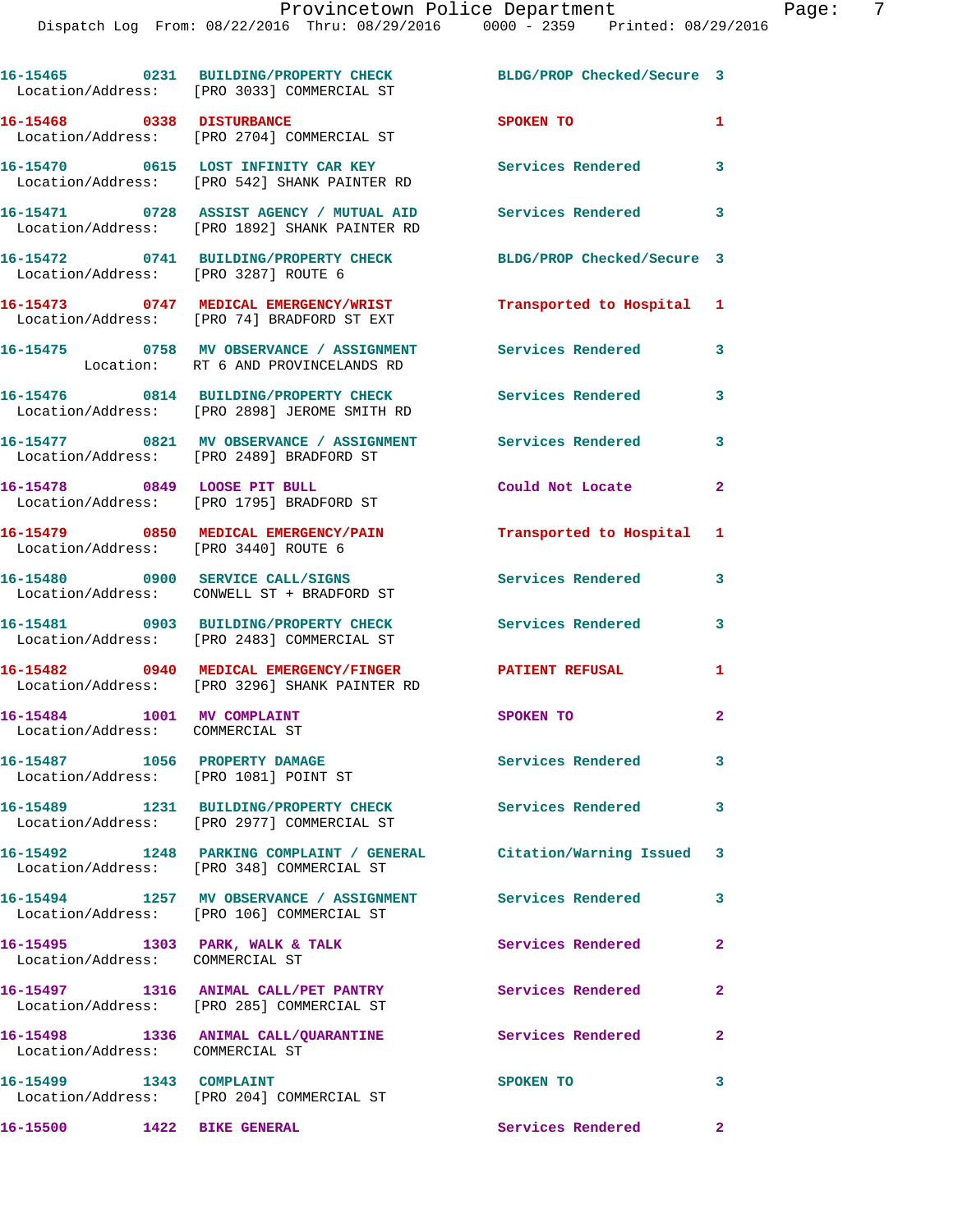|                                      | Provincetown Police Department<br>Dispatch Log From: 08/22/2016 Thru: 08/29/2016 0000 - 2359 Printed: 08/29/2016 |                           |              | Page: 8 |  |
|--------------------------------------|------------------------------------------------------------------------------------------------------------------|---------------------------|--------------|---------|--|
|                                      | Location/Address: [PRO 602] STANDISH ST                                                                          |                           |              |         |  |
|                                      | 16-15501 1424 FOUND DRIVER'S LICENSE Services Rendered 3<br>Location/Address: [PRO 542] SHANK PAINTER RD         |                           |              |         |  |
|                                      | 16-15502 1429 FOUND LG PHONE<br>Location/Address: [PRO 338] SHANK PAINTER RD                                     | Services Rendered 3       |              |         |  |
|                                      | 16-15503 1435 MV ACCIDENT<br>Location/Address: [PRO 1635] COMMERCIAL ST                                          | Services Rendered 1       |              |         |  |
|                                      | 16-15504 1518 PARK, WALK & TALK<br>Location/Address: [PRO 105] COMMERCIAL ST                                     | No Action Required        | $\mathbf{2}$ |         |  |
|                                      | 16-15506 1535 LOST IPHONE 6S<br>Location/Address: [PRO 542] SHANK PAINTER RD                                     | Services Rendered 3       |              |         |  |
|                                      | 16-15507 1549 IDENTITY THEFT<br>Location/Address: [PRO 542] SHANK PAINTER RD                                     | SPOKEN TO                 | $\mathbf{2}$ |         |  |
|                                      | 16-15509 1606 LOST WALLET<br>Location/Address: [PRO 269] COMMERCIAL ST                                           | Services Rendered 3       |              |         |  |
|                                      | 16-15511 1622 ASSIST CITIZEN<br>Location/Address: [PRO 1516] BRADFORD ST                                         | Services Rendered 3       |              |         |  |
|                                      | 16-15512 1643 ASSIST CITIZEN<br>Location/Address: RYDER ST + COMMERCIAL ST                                       | Services Rendered 3       |              |         |  |
| Location/Address: ROUTE 6            | 16-15513 1658 MV OFF TO SIDE OF ROAD                                                                             | No Action Required 2      |              |         |  |
| 16-15514 1703 ANIMAL CALL            | Location/Address: [PRO 2206] COMMERCIAL ST                                                                       | Services Rendered 2       |              |         |  |
|                                      | 16-15515 1725 MV DISABLED<br>Location/Address: [PRO 2044] COMMERCIAL ST                                          | Services Rendered         | $\mathbf{2}$ |         |  |
| 16-15516 1737 911 GENERAL            | Location/Address: [PRO 965] KIMBERLY LN                                                                          | Services Rendered 1       |              |         |  |
|                                      | 16-15518 1928 BUILDING/PROPERTY CHECK BLDG/PROP Checked/Secure 3<br>Location/Address: [PRO 2206] COMMERCIAL ST   |                           |              |         |  |
|                                      | 16-15519 1951 BUILDING/PROPERTY CHECK Services Rendered<br>Location/Address: [PRO 3259] MACMILLAN WHARF          |                           | $\mathbf{3}$ |         |  |
|                                      | 16-15520 2006 ALARM - FIRE<br>Location/Address: [PRO 2977] COMMERCIAL ST                                         | False Alarm               | $\mathbf{1}$ |         |  |
| Location/Address: [PRO 2521] ROUTE 6 | 16-15521 2017 MV OBSERVANCE / ASSIGNMENT Services Rendered 3                                                     |                           |              |         |  |
|                                      | 16-15522 2017 BUILDING/PROPERTY CHECK BLDG/PROP Checked/Secure 3<br>Location/Address: [PRO 3033] COMMERCIAL ST   |                           |              |         |  |
|                                      | 16-15523 2025 MEDICAL EMERGENCY<br>Location/Address: [PRO 526] RYDER ST EXT                                      | Transported to Hospital 1 |              |         |  |
|                                      | 16-15524 2109 BAR CHECK<br>Location/Address: [PRO 129] COMMERCIAL ST                                             | LICENSING/NO ACTION       | $\mathbf{2}$ |         |  |
|                                      | 16-15525 2144 PARKING HARASSMENT<br>Location/Address: [PRO 526] RYDER ST EXT                                     | SPOKEN TO                 | $\mathbf{2}$ | 1       |  |
|                                      | 16-15526 2212 ASSIST CITIZEN<br>Location/Address: [PRO 3670] SHANK PAINTER RD                                    | SPOKEN TO                 | 3            |         |  |
| 16-15527 2223 NOISE COMPLAINT        | Location/Address: [PRO 723] BRADFORD ST                                                                          | SPOKEN TO                 | 3            |         |  |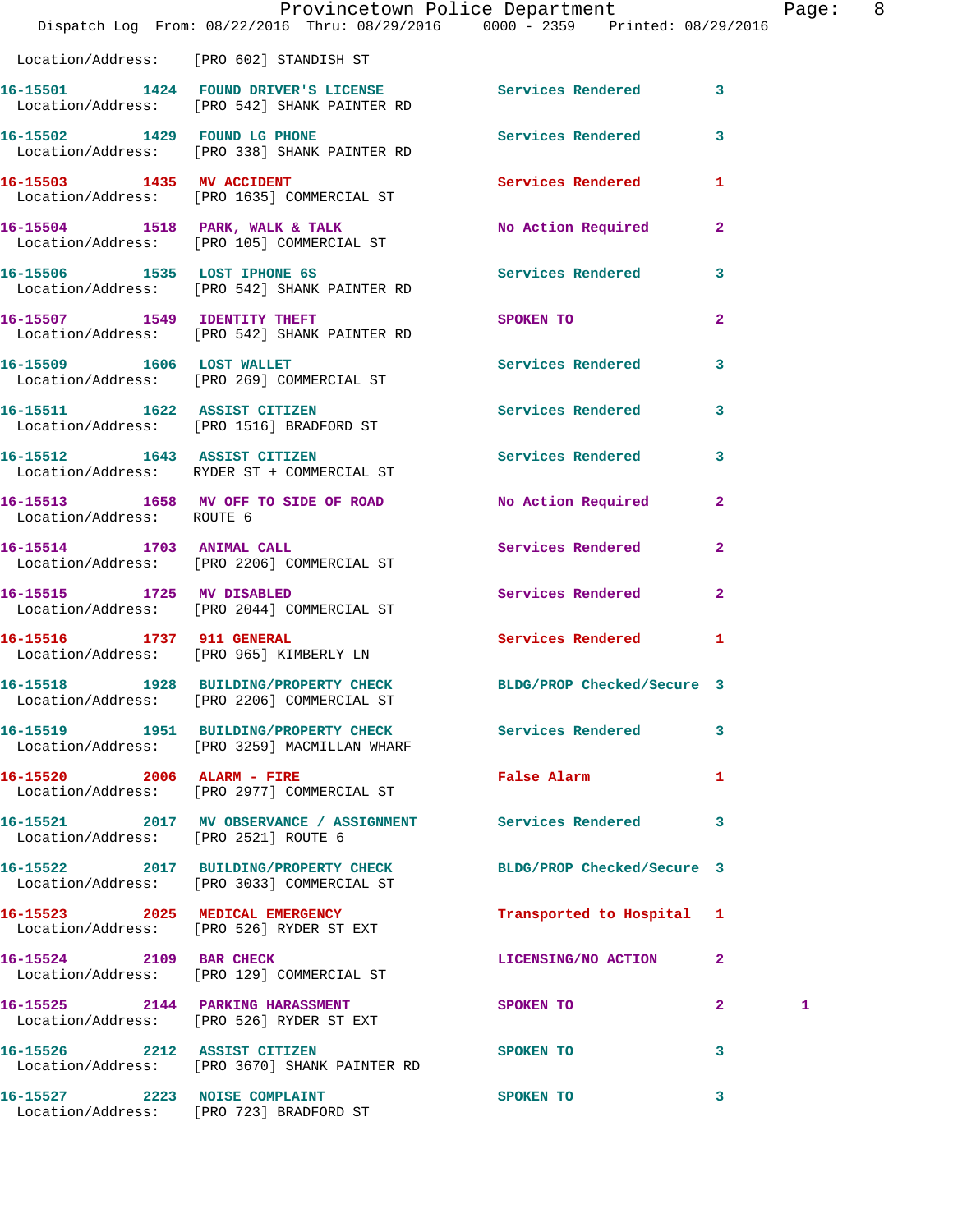|                                      | Provincetown Police Department The Page: 9<br>Dispatch Log From: 08/22/2016 Thru: 08/29/2016  0000 - 2359  Printed: 08/29/2016 |                           |              |    |  |
|--------------------------------------|--------------------------------------------------------------------------------------------------------------------------------|---------------------------|--------------|----|--|
|                                      | 16-15528 2226 MEDICAL EMERGENCY 2007 PATIENT REFUSAL 1<br>Location/Address: [PRO 3222] ALDEN ST                                |                           |              |    |  |
|                                      | 16-15529 2240 MV STOP<br>Location/Address: [PRO 3313] STANDISH ST                                                              | <b>VERBAL WARNING</b>     | $\mathbf{3}$ |    |  |
|                                      | 16-15530 2304 BUILDING/PROPERTY CHECK Services Rendered 3<br>Location/Address: [PRO 2490] PROVINCELANDS RD                     |                           |              |    |  |
|                                      | 16-15531 2312 BUILDING/PROPERTY CHECK BLDG/PROP Checked/Secure 3<br>Location/Address: [PRO 3287] ROUTE 6                       |                           |              |    |  |
|                                      | 16-15533 2317 911 GENERAL<br>Location/Address: [PRO 63] BRADFORD ST EXT                                                        | Services Rendered 1       |              |    |  |
|                                      | 16-15532 2318 BUILDING/PROPERTY CHECK BLDG/PROP Checked/Secure 3<br>Location/Address: [PRO 516] RACE POINT RD                  |                           |              |    |  |
| Location/Address: [PRO 2513] ROUTE 6 | 16-15535 2359 MV OBSERVANCE / ASSIGNMENT Services Rendered 3                                                                   |                           |              |    |  |
| For Date: $08/25/2016$ - Thursday    |                                                                                                                                |                           |              |    |  |
|                                      | 16-15536 0002 LOBBY TRAFFIC<br>Location/Address: [PRO 542] SHANK PAINTER RD                                                    | Services Rendered 2       |              | 26 |  |
| Location/Address: RYDER ST           | 16-15538 0106 MV DISABLED                                                                                                      | Services Rendered 2       |              |    |  |
|                                      | 16-15537   0110   BUILDING/PROPERTY CHECK   BLDG/PROP Checked/Secure 3<br>Location/Address: [PRO 444] HIGH POLE HILL           |                           |              |    |  |
| Location/Address: COMMERCIAL ST      | 16-15541 0151 SUSPICIOUS ACTIVITY Unfounded                                                                                    |                           | $\mathbf{2}$ |    |  |
| Location/Address: [PRO 80] CARVER ST | 16-15542 0223 MEDICAL EMERGENCY                                                                                                | Services Rendered 1       |              |    |  |
|                                      | 16-15543 0329 BACK PAIN/TRANSPORT<br>Location/Address: [PRO 842] COMMERCIAL ST                                                 | Transported to Hospital 1 |              |    |  |
|                                      | 16-15544 0534 BUILDING/PROPERTY CHECK<br>Location/Address: [PRO 2898] JEROME SMITH RD                                          | Services Rendered         | 3            |    |  |
| 16-15546 0634 COMPLAINT              | Location/Address: [PRO 442] HARRY KEMP WAY                                                                                     | Services Rendered 3       |              |    |  |
|                                      | 16-15547 0638 FALL/HEAD WOUND<br>Location/Address: [PRO 3222] ALDEN ST                                                         | Transported to Hospital 1 |              |    |  |
| 16-15548 0731 PET PANTRY             | Location/Address: [PRO 3296] SHANK PAINTER RD                                                                                  | Services Rendered 3       |              |    |  |
|                                      | 16-15549 0743 BUILDING/PROPERTY CHECK<br>Location/Address: [PRO 2977] COMMERCIAL ST                                            | Services Rendered         | 3            |    |  |
| Location/Address: [PRO 3287] ROUTE 6 | 16-15550 0802 BUILDING/PROPERTY CHECK BLDG/PROP Checked/Secure 3                                                               |                           |              |    |  |
| Location/Address: [PRO 2513] ROUTE 6 | 16-15551 0917 ASSIST AGENCY / MUTUAL AID Services Rendered                                                                     |                           | 3            |    |  |
| Location/Address: SHANK PAINTER RD   | 16-15552 0940 MV OBSERVANCE / ASSIGNMENT Services Rendered 3                                                                   |                           |              |    |  |

**16-15554 1009 MINOR MVA Services Rendered 1**  Location/Address: [PRO 1909] COMMERCIAL ST

**16-15555 1017 MV OBSERVANCE / ASSIGNMENT Citation/Warning Issued 3**  Location/Address: RACE POINT RD + NELSON AVE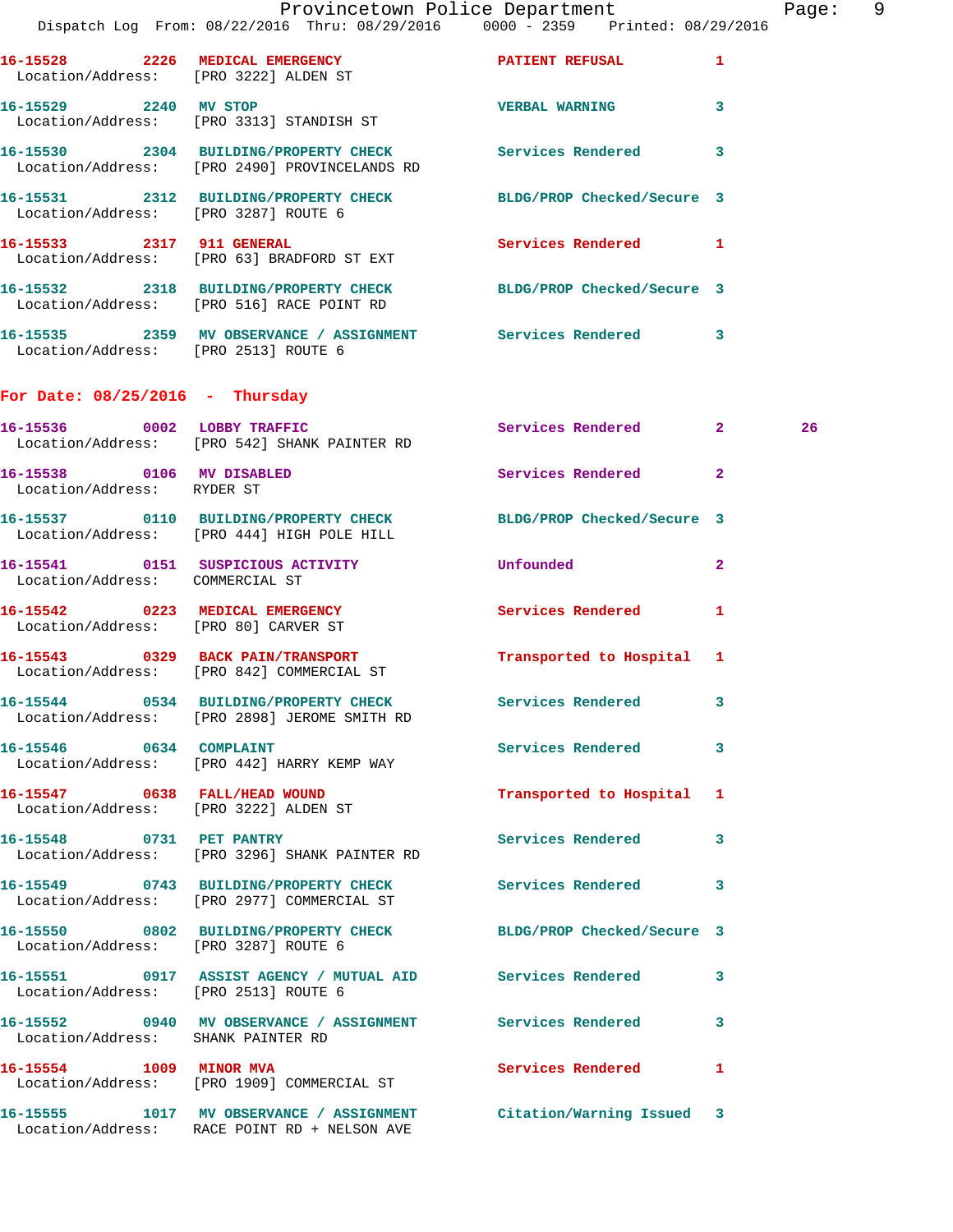Dispatch Log From: 08/22/2016 Thru: 08/29/2016 0000 - 2359 Printed: 08/29/2016

|                                | 16-15556 1024 VERBAL SPEED<br>Location/Address: [PRO 2518] ROUTE 6                                         | <b>VERBAL WARNING</b>      | 3            |   |
|--------------------------------|------------------------------------------------------------------------------------------------------------|----------------------------|--------------|---|
|                                | 16-15557 1030 MV STOP<br>Location/Address: [PRO 2521] ROUTE 6                                              | <b>VERBAL WARNING</b>      | 3            |   |
|                                | 16-15558 1038 ABANDONED 911 CALL<br>Location/Address: [PRO 3296] SHANK PAINTER RD                          | Services Rendered          | 1            |   |
| 16-15559 1040 MV STOP          | Location/Address: [PRO 2513] ROUTE 6                                                                       | <b>VERBAL WARNING</b>      | 3            |   |
|                                | 16-15560 1054 SERVE WARRANT<br>Location/Address: [PRO 1119] WAREHAM ST                                     | Could Not Locate           | 3            |   |
|                                | 16-15561 1116 ATTEMPTED B&E<br>Location/Address: [PRO 2499] RACE POINT RD                                  | Services Rendered          | $\mathbf{2}$ |   |
|                                | 16-15562 1127 PARKED MVA<br>Location/Address: [PRO 1702] COMMERCIAL ST                                     | Services Rendered          | 1            |   |
|                                | 16-15564 1146 BUILDING/PROPERTY CHECK BLDG/PROP Checked/Secure 3<br>Location/Address: [PRO 571] ALDEN ST   |                            |              |   |
|                                | 16-15565 1215 MEDICAL DISTRESS CALL Services Rendered<br>Location/Address: [PRO 1516] BRADFORD ST          |                            | $\mathbf{1}$ |   |
| Location/Address: ROUTE 6      | 16-15567 1231 ASSIST AGENCY / MUTUAL AID Taken/Referred to Other 3                                         |                            |              |   |
|                                | 16-15566 1232 MV OBSERVANCE / ASSIGNMENT Services Rendered<br>Location/Address: ROUTE 6 + SNAIL RD         |                            | 3            |   |
|                                | 16-15568 1251 MV OBSERVANCE / ASSIGNMENT Services Rendered<br>Location/Address: RACE POINT RD + NELSON AVE |                            | 3            |   |
|                                | 16-15569 1304 DISTURBANCE<br>Location/Address: STANDISH ST + COMMERCIAL ST                                 | Services Rendered          | 1            |   |
|                                | 16-15570 1327 CODE 99/CONDITION 13<br>Location/Address: [PRO 1996] BAYBERRY AVE                            | <b>Services Rendered</b>   | $\mathbf{1}$ | 1 |
|                                | 16-15571 1349 PET PANTRY<br>Location/Address: [PRO 537] SHANK PAINTER RD                                   | <b>Services Rendered</b>   | 3            |   |
|                                | 16-15572 1446 LOST SHERIFF'S ID Services Rendered<br>Location/Address: [PRO 542] SHANK PAINTER RD          |                            | 3            |   |
|                                | 16-15573 1446 MV COMPLAINT<br>Location/Address: [PRO 433] RYDER ST EXT                                     | Services Rendered          | $\mathbf{2}$ |   |
|                                | 16-15574 1455 MEDICAL EMERGENCY<br>Location/Address: [PRO 440] HARRY KEMP WAY                              | Transported to Hospital    | 1            |   |
|                                | 16-15575 1549 LOST HONDA KEY<br>Location/Address: [PRO 542] SHANK PAINTER RD                               | Services Rendered          | 3            |   |
| Location/Address: BAYBERRY AVE | 16-15576 1559 BUILDING/PROPERTY CHECK                                                                      | BLDG/PROP Checked/Secure 3 |              |   |
|                                | 16-15577 1607 FOUND MAZDA KEY<br>Location/Address: [PRO 2540] RACE POINT RD                                | Services Rendered          | 3            |   |
|                                | 16-15578 1621 BUILDING/PROPERTY CHECK<br>Location/Address: [PRO 1996] BAYBERRY AVE                         | BLDG/PROP Checked/Secure 3 |              |   |
|                                | 16-15579 1717 MEDICAL EMERGENCY<br>Location/Address: [PRO 442] HARRY KEMP WAY                              | No Action Required         | 1            |   |
|                                | 16-15580 1811 BUILDING/PROPERTY CHECK                                                                      | BLDG/PROP Checked/Secure 3 |              |   |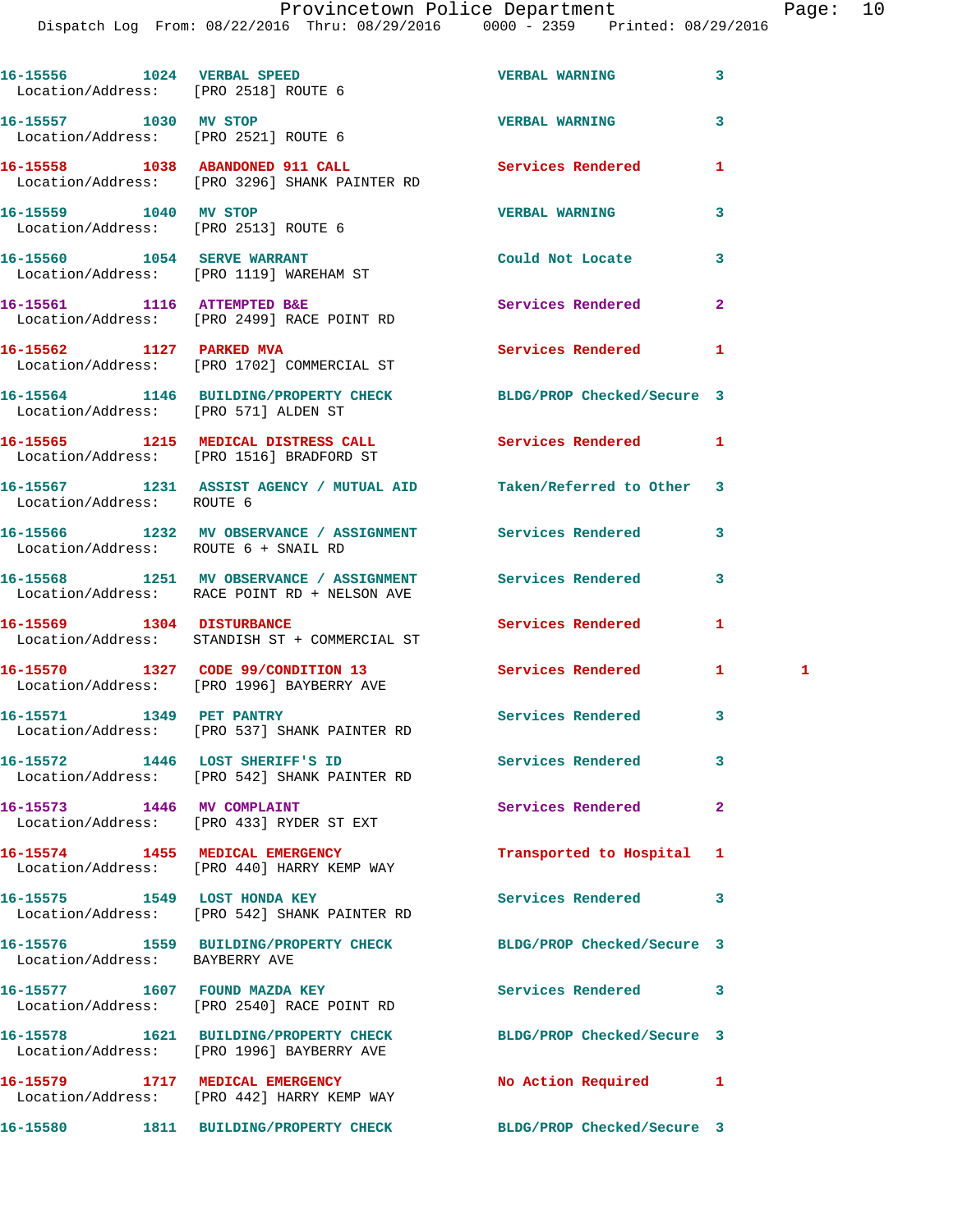| Provincetown Police Department<br>Dispatch Log From: 08/22/2016 Thru: 08/29/2016 0000 - 2359 Printed: 08/29/2016 |                                                                                                                  |                            | $P_{\tilde{c}}$         |
|------------------------------------------------------------------------------------------------------------------|------------------------------------------------------------------------------------------------------------------|----------------------------|-------------------------|
|                                                                                                                  | Location/Address: [PRO 1996] BAYBERRY AVE                                                                        |                            |                         |
|                                                                                                                  | 16-15581 1838 MEDICAL EMERGENCY<br>Location/Address: [PRO 3222] ALDEN ST                                         | PATIENT REFUSAL            | 1                       |
|                                                                                                                  | 16-15582 1845 911 GENERAL<br>Location/Address: [PRO 144] COMMERCIAL ST                                           | Could Not Locate           | 1                       |
|                                                                                                                  | 16-15583 1950 BUILDING/PROPERTY CHECK<br>Location/Address: [PRO 3033] COMMERCIAL ST                              | BLDG/PROP Checked/Secure 3 |                         |
|                                                                                                                  | 16-15584 2000 BUILDING/PROPERTY CHECK<br>Location/Address: [PRO 2977] COMMERCIAL ST                              | BLDG/PROP Checked/Secure 3 |                         |
|                                                                                                                  | 16-15587 2030 SUSPICIOUS ACTIVITY<br>Location/Address: [PRO 1996] BAYBERRY AVE                                   | Services Rendered          | $\overline{a}$          |
|                                                                                                                  | 16-15588 2042 BUILDING/PROPERTY CHECK<br>Location/Address: [PRO 519] RACE POINT RD                               | BLDG/PROP Checked/Secure 3 |                         |
|                                                                                                                  | 16-15589 2053 COMPLAINT - STREET PERFORMERS SPOKEN TO<br>Location/Address: [PRO 105] COMMERCIAL ST               |                            | 3                       |
|                                                                                                                  | 16-15590 2121 MV OBSERVANCE / ASSIGNMENT Services Rendered<br>Location/Address: BRADFORD ST + HOWLAND ST         |                            | $\overline{\mathbf{3}}$ |
|                                                                                                                  | 16-15591 2130 BUILDING/PROPERTY CHECK BLDG/PROP Checked/Secure 3<br>Location/Address: [PRO 2543] MACMILLAN WHARF |                            |                         |
| 16-15592 2140 MV STOP                                                                                            | Location/Address: HOWLAND ST + HARRY KEMP WAY                                                                    | <b>VERBAL WARNING</b>      | 3                       |
|                                                                                                                  | 16-15593 2217 BUILDING/PROPERTY CHECK BLDG/PROP Checked/Secure 3<br>Location/Address: [PRO 3033] COMMERCIAL ST   |                            |                         |
|                                                                                                                  | 16-15594 2221 COMPLAINT - STREET PERFORMERS SPOKEN TO<br>Location/Address: [PRO 1691] COMMERCIAL ST              |                            | 3                       |
|                                                                                                                  | 16-15595 2235 COOLERS<br>Location/Address: [PRO 3242] COMMERCIAL ST                                              | <b>Services Rendered</b>   | 3                       |
| Location/Address: ROUTE 6 + SNAIL RD                                                                             | 16-15596 2330 MV OBSERVANCE / ASSIGNMENT                                                                         | <b>Services Rendered</b>   |                         |
|                                                                                                                  | 16-15597 2339 BUILDING/PROPERTY CHECK BLDG/PROP Checked/Secure 3<br>Location/Address: [PRO 447] JEROME SMITH RD  |                            |                         |
| 16-15598 2344 MV STOP<br>Location/Address: [PRO 2513] ROUTE 6                                                    |                                                                                                                  | <b>VERBAL WARNING</b>      | 3                       |
| 16-15599 2358 MV STOP                                                                                            | Location/Address: HARRY KEMP WAY + HOWLAND ST                                                                    | <b>VERBAL WARNING</b>      | 3                       |
| For Date: $08/26/2016$ - Friday                                                                                  |                                                                                                                  |                            |                         |

| 16–15602 | 0000 | LOBBY TRAFFIC<br>Location/Address: [PRO 542] SHANK PAINTER RD          | Services Rendered     | 2 | 24 |
|----------|------|------------------------------------------------------------------------|-----------------------|---|----|
| 16-15600 | 0031 | MV STOP<br>Location/Address: BRADFORD ST + CONWELL ST                  | <b>VERBAL WARNING</b> |   |    |
| 16–15601 | 0042 | MV OBSERVANCE / ASSIGNMENT<br>Location/Address: BRADFORD ST + RYDER ST | Services Rendered     | 3 |    |
| 16-15603 | 0053 | MV STOP<br>Location/Address: [PRO 2518] ROUTE 6                        | <b>VERBAL WARNING</b> | 3 |    |
| 16-15604 | 0118 | <b>DISTURBANCE</b><br>Location/Address: [PRO 2391] BRADFORD ST         | Could Not Locate      |   |    |

age: 11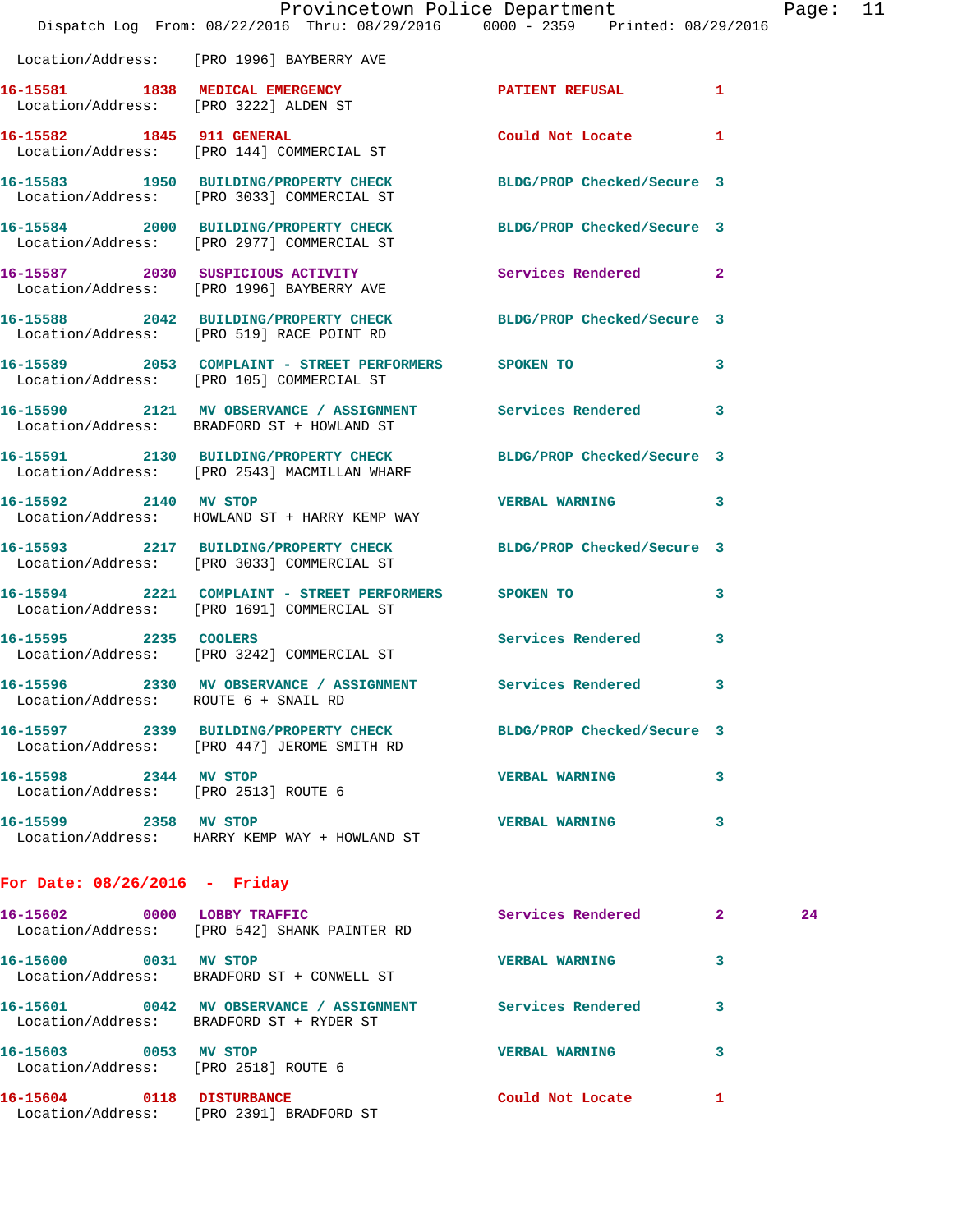|                            |                                                                                                                   | Provincetown Police Department Page: 12 |              |  |
|----------------------------|-------------------------------------------------------------------------------------------------------------------|-----------------------------------------|--------------|--|
|                            | Dispatch Log From: 08/22/2016 Thru: 08/29/2016   0000 - 2359   Printed: 08/29/2016                                |                                         |              |  |
| Refer To Arrest: 16-252-AR | 16-15605 0129 SERVICE CALL/WARRANT Arrest(s) Made 3<br>Location/Address: [PRO 105] COMMERCIAL ST                  |                                         |              |  |
|                            | 16-15606 0131 MEDICAL EMERGENCY Services Rendered 1<br>Location/Address: [PRO 542] SHANK PAINTER RD               |                                         |              |  |
|                            | 16-15608 0218 MEDICAL EMERGENCY/EVAL PATIENT REFUSAL<br>Location/Address: [PRO 542] SHANK PAINTER RD              |                                         | $\mathbf{1}$ |  |
|                            | 16-15610 0728 LOST WALLET Services Rendered 3<br>Location/Address: [PRO 542] SHANK PAINTER RD                     |                                         |              |  |
| Refer To Arrest: 16-253-AR | 16-15611 0823 COURT RUN<br>Location/Address: [PRO 542] SHANK PAINTER RD<br>Refer To Arrest: 16-252-AR             | Taken/Referred to Other 3               |              |  |
|                            | 16-15612 0830 WALK-IN/BP CHECK Services Rendered 1<br>Location/Address: [PRO 1892] SHANK PAINTER RD               |                                         |              |  |
|                            | 16-15613 0835 LOST WALLET<br>Location/Address: [PRO 3259] MACMILLAN WHARF                                         | Services Rendered 3                     |              |  |
|                            | 16-15614 0842 LIFELINE ACTIVATION Services Rendered 1<br>Location/Address: [PRO 1402] NELSON AVE                  |                                         |              |  |
|                            | 16-15616 0906 LOST WALLET<br>Location/Address: [PRO 542] SHANK PAINTER RD                                         | Services Rendered 3                     |              |  |
|                            | 16-15619 1013 MISSING CHILD/LOCATED<br>Location/Address: [PRO 3259] MACMILLAN WHARF                               | Taken to Family/Guardian 1              |              |  |
|                            | 16-15620 1103 SUSPICIOUS ACTIVITY<br>Location/Address: [PRO 1650] BRADFORD ST EXT                                 | BLDG/PROP Checked/Secure 2              |              |  |
|                            | 16-15621 1136 LOOSE DOG<br>Location/Address: [PRO 564] BAYBERRY AVE                                               | Services Rendered 2                     |              |  |
|                            | 16-15623 1156 LOST DRIVER'S LICENSE Services Rendered<br>Location/Address: [PRO 542] SHANK PAINTER RD             |                                         | 3            |  |
|                            | 16-15624 1157 FLIGHT COVERAGE<br>Location/Address: [PRO 516] RACE POINT RD                                        | Services Rendered                       | $\mathbf{2}$ |  |
|                            | 16-15625 1217 DOCTOR-ORDERED TRANSPORT Transported to Hospital 1<br>Location/Address: [PRO 440] HARRY KEMP WAY    |                                         |              |  |
|                            | 16-15627 1242 FOUND MENS WATCH Services Rendered<br>Location: [PRO 3431] LOPES SQUARE ON BEACH                    |                                         | 3            |  |
|                            | 16-15629 1336 MEDICAL EMERGENCY<br>Location/Address: [PRO 2543] MACMILLAN WHARF                                   | Transported to Hospital 1               |              |  |
|                            | 16-15628 1338 BUILDING/PROPERTY CHECK BLDG/PROP Checked/Secure 3<br>Location/Address: [PRO 2483] COMMERCIAL ST    |                                         |              |  |
| Location/Address: SNAIL RD | 16-15631 1451 LOST IN THE DUNES Services Rendered 3                                                               |                                         |              |  |
|                            | 16-15630 1455 MEDICAL EMERGENCY<br>Location/Address: [PRO 440] HARRY KEMP WAY                                     | Transported to Hospital 1               |              |  |
| 16-15632 1508 COMPLAINT    | Location/Address: [PRO 525] COMMERCIAL ST                                                                         | <b>Services Rendered</b>                | 3            |  |
|                            | 16-15636 1536 BUILDING/PROPERTY CHECK BLDG/PROP Checked/Secure 3<br>Location/Address: [PRO 1778] SHANK PAINTER RD |                                         |              |  |
|                            | 16-15634 1540 BUILDING/PROPERTY CHECK BLDG/PROP Checked/Secure 3<br>Location/Address: [PRO 3430] COMMERCIAL ST    |                                         |              |  |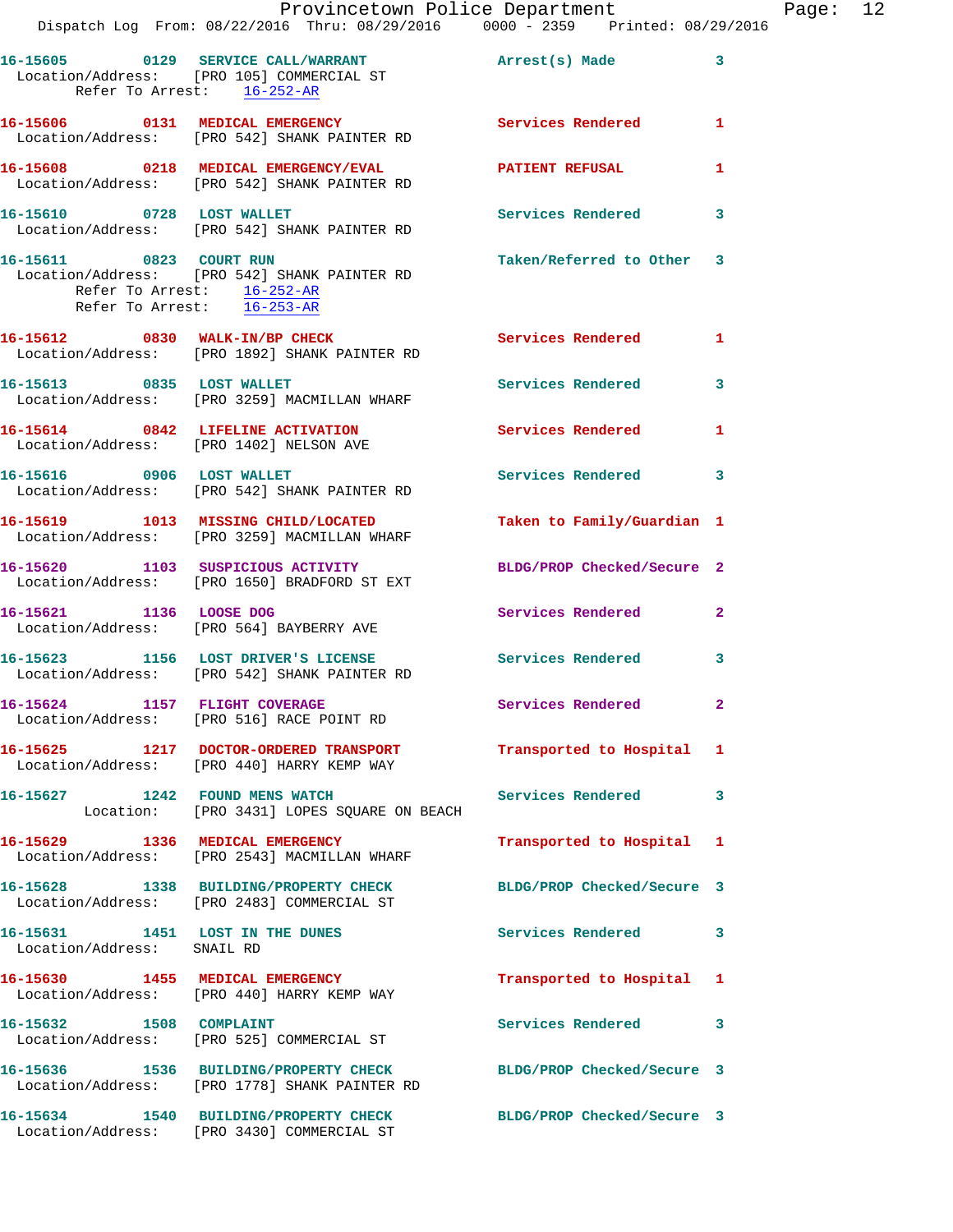|                                                             | 16-15635 1540 ASSIST CITIZEN<br>Location/Address: LAW ST + COMMERCIAL ST            | <b>PATIENT REFUSAL</b>     | 3                       |
|-------------------------------------------------------------|-------------------------------------------------------------------------------------|----------------------------|-------------------------|
|                                                             | 16-15637 1548 MV STOP<br>Location/Address: BRADFORD ST + CARVER ST                  | <b>VERBAL WARNING</b>      | 3                       |
| 16-15638 1558 COMPLAINT                                     | Location/Address: [PRO 1650] BRADFORD ST EXT                                        | SPOKEN TO                  | 3                       |
| 16-15639 1607 FOUND VISA CARD                               | Location/Address: [PRO 542] SHANK PAINTER RD                                        | <b>Services Rendered</b>   | 3                       |
|                                                             | 16-15640 1608 PARK, WALK & TALK<br>Location/Address: [PRO 105] COMMERCIAL ST        | Services Rendered          | $\mathbf{2}$            |
| 16-15641 1629 ANIMAL CALL<br>Location/Address: DUNCAN LN    |                                                                                     | Services Rendered          | $\overline{2}$          |
|                                                             | 16-15642 1651 BUILDING/PROPERTY CHECK<br>Location/Address: [PRO 3033] COMMERCIAL ST | BLDG/PROP Checked/Secure 3 |                         |
| 16-15643 1718 LOST WALLET                                   | Location/Address: [PRO 3405] COMMERCIAL ST                                          | Services Rendered 3        |                         |
| Location/Address: [PRO 16] BRADFORD ST                      | 16-15644 1721 BUILDING/PROPERTY CHECK                                               | BLDG/PROP Checked/Secure 3 |                         |
|                                                             | 16-15645 1736 BUILDING/PROPERTY CHECK<br>Location/Address: [PRO 2977] COMMERCIAL ST | BLDG/PROP Checked/Secure 3 |                         |
| Location/Address: SNAIL RD + ROUTE 6                        | 16-15646 1746 MV OBSERVANCE / ASSIGNMENT Services Rendered                          |                            | 3                       |
| 16-15648 1825 FOUND CAMERA                                  | Location/Address: [PRO 3259] MACMILLAN WHARF                                        | Services Rendered          | $\overline{\mathbf{3}}$ |
|                                                             | 16-15647 1827 FIRE, STOVE<br>Location/Address: [PRO 442] HARRY KEMP WAY             | Extinguished               | 1                       |
| 16-15649 1933 COMPLAINT                                     | Location/Address: [PRO 710] BRADFORD ST                                             | SPOKEN TO                  | 3                       |
| Location/Address: [PRO 3287] ROUTE 6                        | 16-15650 1947 BUILDING/PROPERTY CHECK                                               | BLDG/PROP Checked/Secure 3 |                         |
|                                                             | 16-15651 2039 MEDICAL EMERGENCY<br>Location/Address: [PRO 2875] COMMERCIAL ST       | <b>PATIENT REFUSAL</b>     | 1                       |
| 16-15652 2101 TRAFFIC CONTROL<br>Location/Address: RYDER ST |                                                                                     | Services Rendered 3        |                         |
|                                                             | 16-15653 2116 BUILDING/PROPERTY CHECK<br>Location/Address: [PRO 182] COMMERCIAL ST  | BLDG/PROP Checked/Secure 3 |                         |
| 16-15654 2146 FOUND CITICARD                                | Location/Address: [PRO 2875] COMMERCIAL ST                                          | Services Rendered          | 3                       |
| 16-15655 2216 MV DISABLED                                   | Location/Address: ROUTE 6 + SNAIL RD                                                | Services Rendered          | $\mathbf{2}$            |
| Location/Address: COMMERCIAL ST                             | 16-15656 2235 COMPLAINT - STREET PERFORMERS SPOKEN TO                               |                            | 3                       |
| Location/Address: COMMERCIAL ST                             | 16-15657 2246 COMPLAINT - STREET PERFORMERS SPOKEN TO                               |                            | 3                       |
| 16-15658 2251 COMPLAINT                                     | Location/Address: COMMERCIAL ST + CENTER ST                                         | SPOKEN TO                  | 3                       |
| 16-15659 2314 MV ACCIDENT/MINOR                             |                                                                                     | <b>Services Rendered</b> 1 |                         |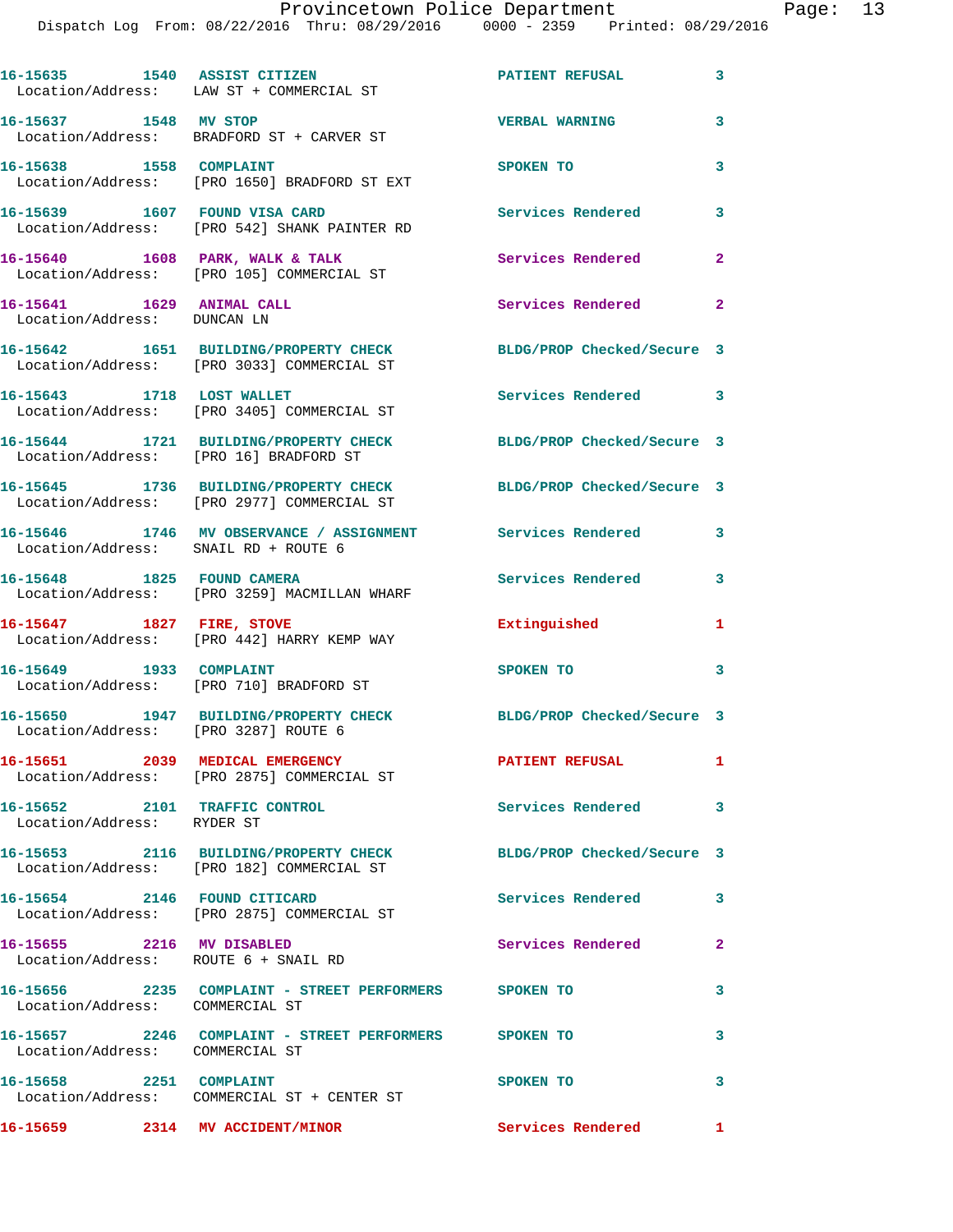|                                                                   | Dispatch Log From: 08/22/2016 Thru: 08/29/2016 0000 - 2359 Printed: 08/29/2016                                     | Provincetown Police Department |              | Page: 14 |  |
|-------------------------------------------------------------------|--------------------------------------------------------------------------------------------------------------------|--------------------------------|--------------|----------|--|
|                                                                   | Location/Address: [PRO 2055] STANDISH ST                                                                           |                                |              |          |  |
|                                                                   | 16-15661 2334 LOBBY TRAFFIC Services Rendered 3<br>Location/Address: [PRO 542] SHANK PAINTER RD                    |                                |              | 23       |  |
|                                                                   | 16-15662 2342 MV OBSERVANCE / ASSIGNMENT Services Rendered 3<br>Location/Address: [PRO 2521] ROUTE 6               |                                |              |          |  |
|                                                                   | 16-15663 2350 BUILDING/PROPERTY CHECK BLDG/PROP Checked/Secure 3<br>Location/Address: [PRO 16] BRADFORD ST         |                                |              |          |  |
|                                                                   | 16-15664 2356 MV STOP<br>Location/Address: [PRO 2521] ROUTE 6                                                      | VERBAL WARNING 3               |              |          |  |
| For Date: $08/27/2016$ - Saturday                                 |                                                                                                                    |                                |              |          |  |
|                                                                   | 16-15665 0011 MV OBSERVANCE / ASSIGNMENT Services Rendered 3<br>Location/Address: BRADFORD ST + HOWLAND ST         |                                |              |          |  |
|                                                                   | 16-15666 0023 MV OBSERVANCE / ASSIGNMENT Services Rendered 3<br>Location/Address: BRADFORD ST + RYDER ST           |                                |              |          |  |
|                                                                   | 16-15667 0025 MV STOP<br>Location/Address: [PRO 3004] BRADFORD ST                                                  | <b>VERBAL WARNING</b>          | $\mathbf{3}$ |          |  |
|                                                                   | 16-15668 0037 MEDICAL EMERGENCY<br>Location/Address: [PRO 484] MASONIC PL                                          | PATIENT REFUSAL                | 1            |          |  |
|                                                                   | 16-15669 0038 MV STOP<br>Location/Address: COMMERCIAL ST + RYDER ST                                                | <b>VERBAL WARNING</b>          | 3            |          |  |
| Refer To Arrest: 16-254-AR                                        | 16-15670 0048 MV STOP/ARREST<br>Location/Address: [PRO 3004] BRADFORD ST                                           | Arrest(s) Made                 | $\mathbf{3}$ |          |  |
|                                                                   | 16-15671 0200 BUILDING/PROPERTY CHECK BLDG/PROP Checked/Secure 3<br>Location/Address: [PRO 3609] COMMERCIAL ST     |                                |              |          |  |
| Location/Address: [PRO 2519] ROUTE 6                              | 16-15672 0200 DECEASED COYOTE                                                                                      | Services Rendered 3            |              |          |  |
| 16-15673 0223 MV STOP<br>Location/Address: PRINCE ST              |                                                                                                                    | <b>VERBAL WARNING</b>          |              |          |  |
|                                                                   | 16-15674 0613 PARK, WALK & TALK 3 Services Rendered 2<br>Location: [PRO 3431] LOPES SQUARE                         |                                |              |          |  |
| 16-15675 0619 SMOKE/CAMPER<br>Location/Address: [PRO 3429] OAK DR |                                                                                                                    | <b>Services Rendered</b>       | $\mathbf{1}$ |          |  |
| 16-15676 0725 DISTURBANCE<br>Location/Address: ATLANTIC AVE       |                                                                                                                    | Unfounded                      | 1            |          |  |
|                                                                   | 16-15677 0743 BUILDING/PROPERTY CHECK BLDG/PROP Checked/Secure 3<br>Location/Address: [PRO 2206] COMMERCIAL ST     |                                |              |          |  |
| Location/Address: ROUTE 6                                         | 16-15678 0756 MV OBSERVANCE / ASSIGNMENT Services Rendered 3                                                       |                                |              |          |  |
| Location/Address: [PRO 3287] ROUTE 6                              | 16-15679 0818 BUILDING/PROPERTY CHECK BLDG/PROP Checked/Secure 3                                                   |                                |              |          |  |
| 16-15680 0824 COMPLAINT<br>Location/Address: [PRO 521] ROUTE 6    |                                                                                                                    | Services Rendered 3            |              |          |  |
| 16-15681 0825 SERVICE CALL<br>Location/Address: HARBOR HILL RD    |                                                                                                                    | SPOKEN TO 3                    |              | 1        |  |
|                                                                   | 16-15682 0837 ASSIST AGENCY / MUTUAL AID Taken/Referred to Other 3<br>Location/Address: [PRO 542] SHANK PAINTER RD |                                |              |          |  |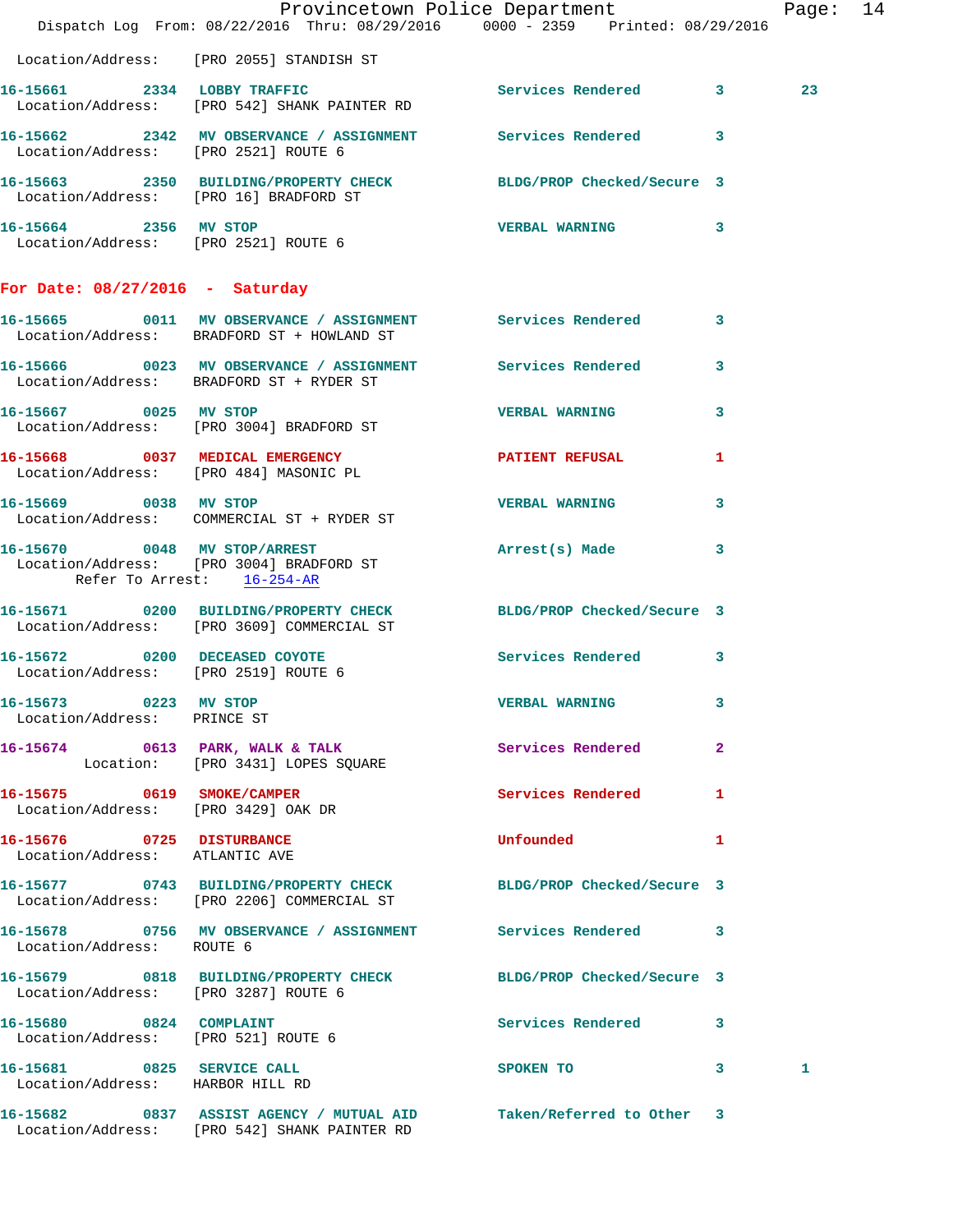|                                                                     | 16-15683 0952 BUILDING/PROPERTY CHECK<br>Location/Address: [PRO 3317] CEMETERY RD                         | BLDG/PROP Checked/Secure 3 |                |
|---------------------------------------------------------------------|-----------------------------------------------------------------------------------------------------------|----------------------------|----------------|
|                                                                     | 16-15684 1001 BUILDING/PROPERTY CHECK<br>Location/Address: [PRO 3318] CEMETERY RD                         | BLDG/PROP Checked/Secure 3 |                |
|                                                                     | 16-15685 1006 PARKING COMPLAINT / GENERAL Services Rendered<br>Location/Address: [PRO 527] RYDER ST EXT   |                            | 3              |
| 16-15686 1008 SERVICE CALL                                          | Location/Address: [PRO 506] PEARL ST                                                                      | <b>Services Rendered</b>   | 3              |
|                                                                     | 16-15687 1018 MV OBSERVANCE / ASSIGNMENT Services Rendered<br>Location/Address: BRADFORD ST + STANDISH ST |                            | 3              |
| 16-15688 1116 MEDICAL EMERGENCY                                     | Location/Address: [PRO 2960] COMMERCIAL ST                                                                | <b>PATIENT REFUSAL</b>     | $\mathbf{1}$   |
|                                                                     | 16-15689 1139 MEDICAL EMERGENCY/D.O.T.<br>Location/Address: [PRO 440] HARRY KEMP WAY                      | Transported to Hospital 1  |                |
| 16-15690 1149 MV COMPLAINT<br>Location/Address: [PRO 970] KINGS WAY |                                                                                                           | SPOKEN TO                  | $\overline{2}$ |
| 16-15691 1241 FOLLOW UP                                             | Location/Address: [PRO 1996] BAYBERRY AVE                                                                 | SPOKEN TO                  | $\overline{a}$ |
|                                                                     | 16-15692 1323 MV OBSERVANCE / ASSIGNMENT<br>Location/Address: [PRO 518] RACE POINT RD                     | No Action Required         | 3              |
| 16-15694 1330 MV STOP<br>Location/Address: RACE POINT RD            |                                                                                                           | Citation/Warning Issued 3  |                |
| 16-15695 1344 MV STOP<br>Location/Address: TIN PAN ALLEY RD         |                                                                                                           | <b>VERBAL WARNING</b>      | 3              |
| 16-15696 1351 MV STOP<br>Location/Address: RACE POINT RD            |                                                                                                           | <b>VERBAL WARNING</b>      | 3              |
|                                                                     | 16-15697 1351 BUILDING/PROPERTY CHECK<br>Location/Address: [PRO 519] RACE POINT RD                        | BLDG/PROP Checked/Secure 3 |                |
|                                                                     | 16-15698 1409 LOST TAN WRISTLET<br>Location/Address: [PRO 542] SHANK PAINTER RD                           | Services Rendered 3        |                |
| 16-15699                                                            | 1410 LOW FLYING AIRCRAFT<br>Location/Address: [PRO 2543] MACMILLAN WHARF                                  | <b>Services Rendered</b>   | $\mathbf{2}^-$ |
|                                                                     | 16-15701 1616 PARK, WALK & TALK<br>Location/Address: [PRO 105] COMMERCIAL ST                              | Services Rendered          | $\mathbf{2}$   |
|                                                                     | 16-15700 1618 MV OBSERVANCE / ASSIGNMENT Services Rendered<br>Location/Address: [PRO 518] RACE POINT RD   |                            | 3              |
|                                                                     | 16-15702 1633 LOST IPHONE 6<br>Location/Address: [PRO 2702] COMMERCIAL ST                                 | <b>Services Rendered</b>   | 3              |
|                                                                     | 16-15703 1651 BUILDING/PROPERTY CHECK<br>Location/Address: [PRO 3033] COMMERCIAL ST                       | BLDG/PROP Checked/Secure 3 |                |
|                                                                     | 16-15704 1740 BUILDING/PROPERTY CHECK<br>Location/Address: [PRO 2483] COMMERCIAL ST                       | BLDG/PROP Checked/Secure 3 |                |
|                                                                     | 16-15705 1746 DEHYDRATION/TRANSPORT<br>Location/Address: [PRO 1250] SEASHORE PARK DR                      | Transported to Hospital 1  |                |
| 16-15707 1958 DISTURBANCE                                           | Location/Address: [PRO 2539] RYDER ST EXT                                                                 | Services Rendered 1        |                |
| 16-15708 2058 NOISE COMPLAINT                                       |                                                                                                           | Services Rendered 3        |                |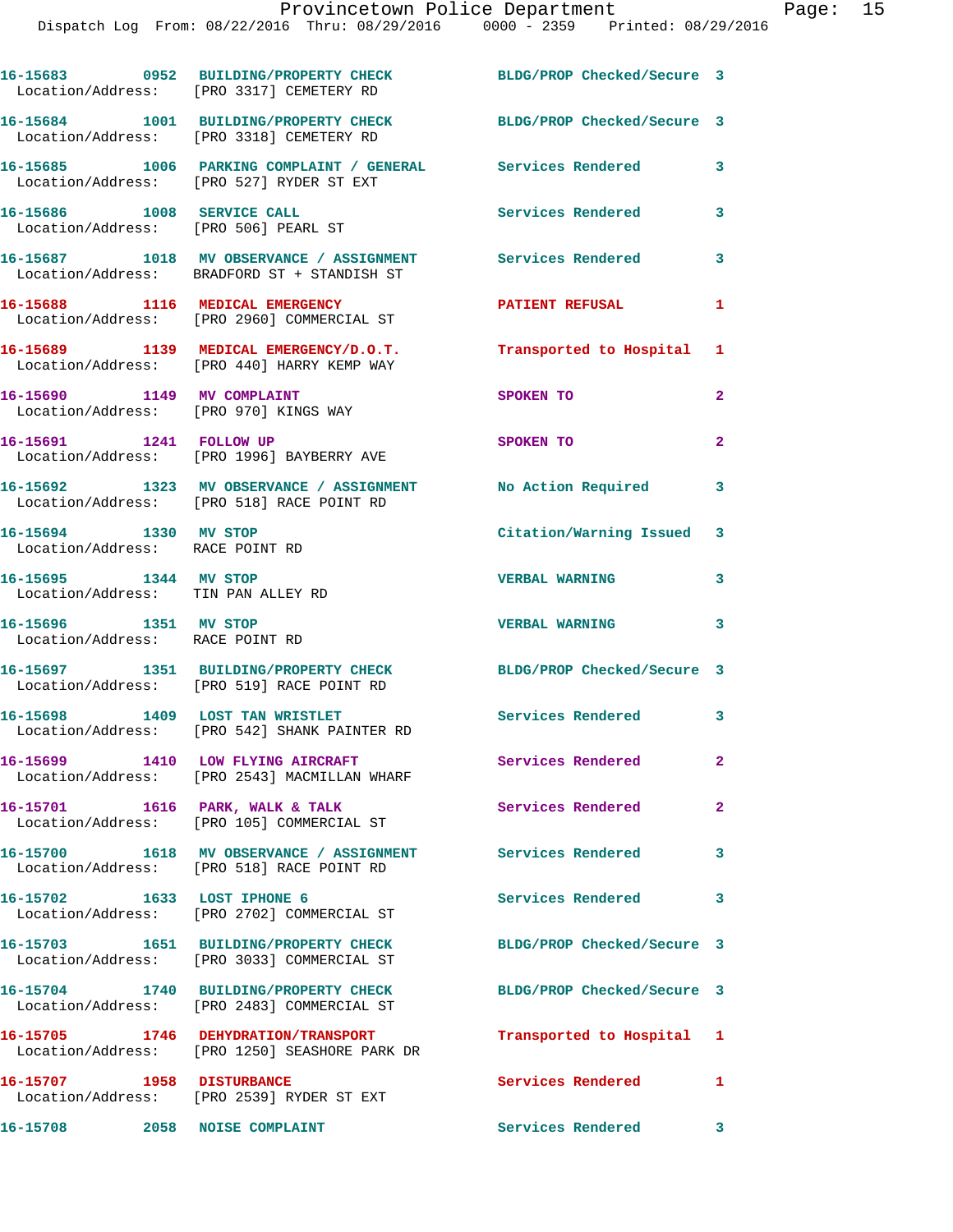|                                      | Dispatch Log From: 08/22/2016 Thru: 08/29/2016 0000 - 2359 Printed: 08/29/2016                                 | Provincetown Police Department Page: 16 |              |    |  |
|--------------------------------------|----------------------------------------------------------------------------------------------------------------|-----------------------------------------|--------------|----|--|
|                                      | Location/Address: [PRO 4021] COMMERCIAL ST                                                                     |                                         |              |    |  |
|                                      | 16-15709 2105 FOUND DEBIT CARD<br>Location/Address: [PRO 105] COMMERCIAL ST                                    | Services Rendered 3                     |              |    |  |
|                                      | 16-15710 2116 BUILDING/PROPERTY CHECK BLDG/PROP Checked/Secure 3<br>Location/Address: [PRO 2206] COMMERCIAL ST |                                         |              |    |  |
|                                      | 16-15711 2123 BARRICADE IN EFFECT Services Rendered 3<br>Location/Address: RYDER ST + COMMERCIAL ST            |                                         |              |    |  |
|                                      | 16-15712 2130 MEDICAL EMERGENCY<br>Location/Address: [PRO 3430] COMMERCIAL ST                                  | <b>Services Rendered</b>                | 1            |    |  |
|                                      | 16-15713 2142 COMPLAINT - STREET PERFORMERS Services Rendered<br>Location/Address: [PRO 1963] COMMERCIAL ST    |                                         | $\mathbf{3}$ |    |  |
|                                      | 16-15714 2150 DISORDERLY<br>Location/Address: [PRO 269] COMMERCIAL ST                                          | Services Rendered                       | $\mathbf{2}$ |    |  |
|                                      | 16-15715 2204 COMPLAINT - STREET PERFORMERS Services Rendered<br>Location/Address: [PRO 1963] COMMERCIAL ST    |                                         | 3            |    |  |
| Location/Address: [PRO 3287] ROUTE 6 | 16-15716 2211 BUILDING/PROPERTY CHECK BLDG/PROP Checked/Secure 3                                               |                                         |              |    |  |
|                                      | 16-15717 2212 SUSPICIOUS BAG<br>Location/Address: [PRO 274] COMMERCIAL ST                                      | Services Rendered                       | $\mathbf{2}$ |    |  |
|                                      | 16-15718 2225 FAKE ID<br>Location/Address: [PRO 208] COMMERCIAL ST                                             | Services Rendered 3                     |              |    |  |
|                                      | 16-15719 2234 NOISE COMPLAINT<br>Location/Address: [PRO 444] HIGH POLE HILL                                    | Services Rendered                       | 3            |    |  |
|                                      | 16-15720 2341 BUILDING/PROPERTY CHECK BLDG/PROP Checked/Secure 3<br>Location/Address: [PRO 379] COMMERCIAL ST  |                                         |              |    |  |
| Location/Address: SNAIL RD + ROUTE 6 | 16-15721 2349 MV OBSERVANCE / ASSIGNMENT Services Rendered                                                     |                                         | 3            |    |  |
| For Date: $08/28/2016$ - Sunday      |                                                                                                                |                                         |              |    |  |
|                                      | 16-15722 0006 BUILDING/PROPERTY CHECK BLDG/PROP Checked/Secure 3<br>Location/Address: [PRO 3033] COMMERCIAL ST |                                         |              |    |  |
|                                      | 16-15723 0011 MV DISABLED<br>Location/Address: [PRO 3440] ROUTE 6                                              | Services Rendered                       | $\mathbf{2}$ |    |  |
| 16-15724 0016 BAR CHECK              | Location/Address: [PRO 3236] COMMERCIAL ST                                                                     | Services Rendered                       | $\mathbf{2}$ |    |  |
|                                      | 16-15725 0017 BAR CHECK<br>Location/Address: [PRO 3276] COMMERCIAL ST                                          | Services Rendered                       | $\mathbf{2}$ |    |  |
| 16-15726 0023 BAR CHECK              | Location/Address: [PRO 484] MASONIC PL                                                                         | Services Rendered                       | $\mathbf{2}$ |    |  |
| Location/Address: [PRO 521] ROUTE 6  | 16-15729 0026 PARK, WALK & TALK                                                                                | <b>Services Rendered</b>                | $\mathbf{2}$ |    |  |
|                                      | 16-15727 0033 FOLLOW UP<br>Location/Address: [PRO 399] COMMERCIAL ST                                           | Services Rendered                       | 2            |    |  |
|                                      | 16-15728 0043 LOBBY TRAFFIC<br>Location/Address: [PRO 542] SHANK PAINTER RD                                    | Services Rendered 2                     |              | 28 |  |
|                                      | 16-15731 0051 BUILDING/PROPERTY CHECK BLDG/PROP Checked/Secure 3                                               |                                         |              |    |  |

Location/Address: [PRO 413] CONWELL ST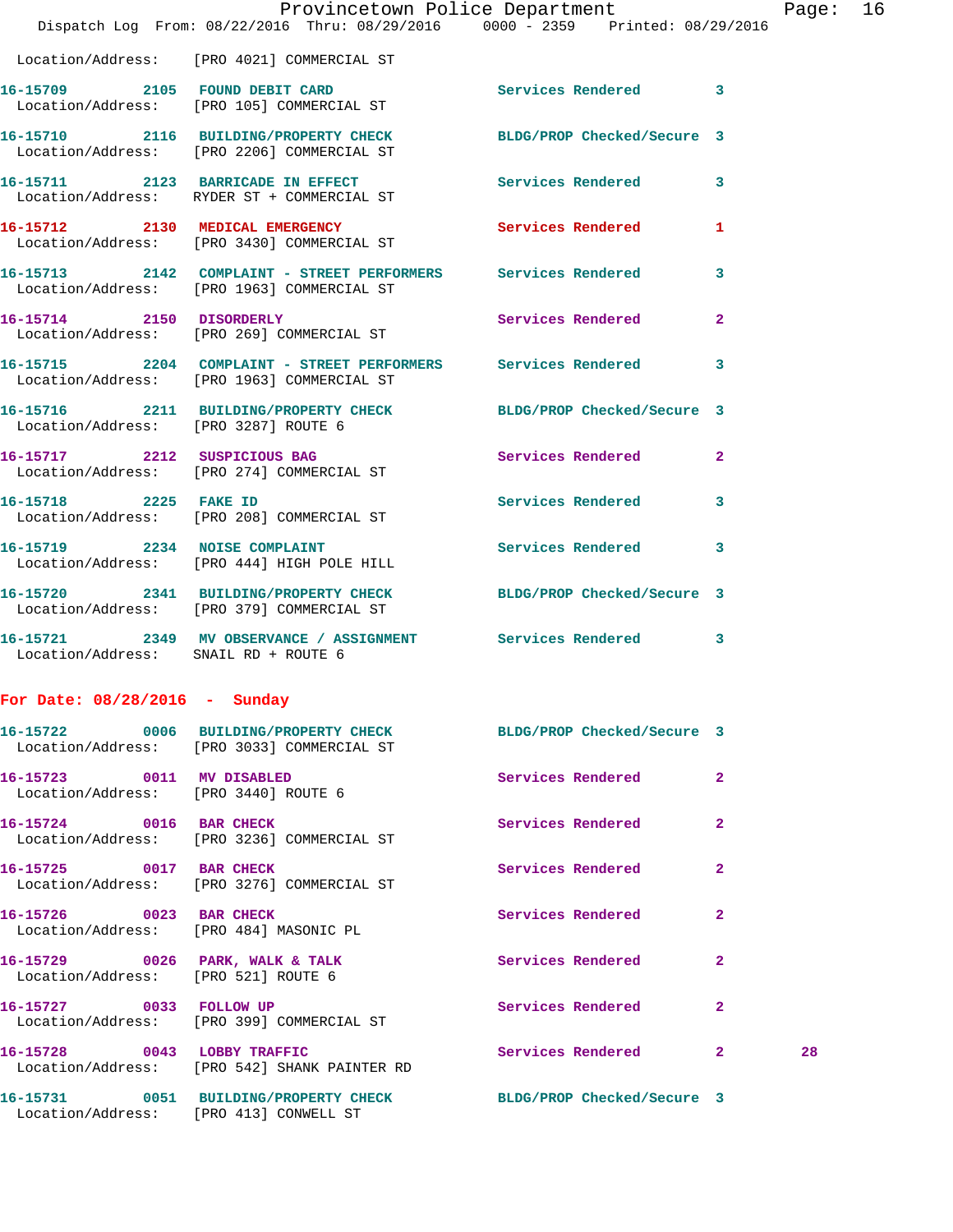|                                      | Provincetown Police Department<br>Dispatch Log From: 08/22/2016 Thru: 08/29/2016   0000 - 2359   Printed: 08/29/2016 |                            |                |
|--------------------------------------|----------------------------------------------------------------------------------------------------------------------|----------------------------|----------------|
|                                      | 16-15733 0059 BUILDING/PROPERTY CHECK BLDG/PROP Checked/Secure 3<br>Location/Address: [PRO 306] COMMERCIAL ST        |                            |                |
|                                      | 16-15734 0105 PARK, WALK & TALK<br>Location/Address: [PRO 3431] COMMERCIAL ST                                        | <b>Services Rendered</b>   | $\overline{2}$ |
|                                      | 16-15735 0128 MEDICAL EMERGENCY<br>Location/Address: RYDER ST + COMMERCIAL ST                                        | Transported to Hospital    | 1              |
|                                      | 16-15737 0128 MEDICAL EMERGENCY/FALL<br>Location/Address: RYDER ST + COMMERCIAL ST                                   | Transported to Hospital    | 1              |
|                                      | 16-15736 0145 DISTURBANCE<br>Location/Address: [PRO 146] COMMERCIAL ST                                               | SPOKEN TO                  | 1              |
| Location/Address: [PRO 2521] ROUTE 6 | 16-15738 0213 ASSIST AGENCY / MUTUAL AID Taken/Referred to Other                                                     |                            | 3              |
|                                      | 16-15739 0228 LOST/FOUND PROPERTY/IPAD Services Rendered<br>Location/Address: [PRO 3443] COMMERCIAL ST               |                            | 3              |
|                                      | 16-15740 0249 FOUND PASSPORT<br>Location/Address: [PRO 542] SHANK PAINTER RD                                         | Services Rendered          | 3              |
|                                      | 16-15741 0410 BUILDING/PROPERTY CHECK<br>Location/Address: [PRO 447] JEROME SMITH RD                                 | BLDG/PROP Checked/Secure 3 |                |
| Location/Address: ROUTE 6 + SNAIL RD | 16-15742 0522 MV OBSERVANCE / ASSIGNMENT Services Rendered                                                           |                            | 3              |
|                                      | 16-15743 0602 BUILDING/PROPERTY CHECK<br>Location/Address: [PRO 2540] RACE POINT RD                                  | Services Rendered          | 3              |
|                                      | 16-15744 0605 PARK, WALK & TALK<br>Location/Address: [PRO 516] RACE POINT RD                                         | Services Rendered          | $\overline{a}$ |
|                                      | 16-15745 0628 BUILDING/PROPERTY CHECK BLDG/PROP Checked/Secure 3<br>Location/Address: [PRO 1646] WINSLOW ST          |                            |                |
|                                      | 16-15747 0743 AIRPORT COVERAGE<br>Location/Address: [PRO 516] RACE POINT RD                                          | Services Rendered          | $\mathbf{2}$   |
|                                      | 16-15748 0743 BUILDING/PROPERTY CHECK<br>Location/Address: [PRO 530] SHANK PAINTER RD                                | BLDG/PROP Checked/Secure 3 |                |
|                                      | 16-15749 0749 ASSIST AGENCY / BURGLAR ALARM Services Rendered<br>Location/Address: [PRO 517] RACE POINT RD           |                            | 3              |
| 16-15750 0832 MV COMPLAINT           | Location/Address: [PRO 1354] COMMERCIAL ST                                                                           | Services Rendered          | $\overline{a}$ |
| 16-15752 0926 BY-LAW VIOLATION       | Location/Address: [PRO 2500] COMMERCIAL ST                                                                           | SPOKEN TO                  | $\overline{a}$ |
| 16-15753 0955 VMCC                   | Location/Address: [PRO 488] MAYFLOWER ST                                                                             | <b>Services Rendered</b>   | 3              |
| 16-15754 0956 FOUND WALLET           | Location/Address: [PRO 204] COMMERCIAL ST                                                                            | Services Rendered          | 3              |
|                                      | 16-15755 1058 BUILDING/PROPERTY CHECK<br>Location/Address: [PRO 3033] COMMERCIAL ST                                  | BLDG/PROP Checked/Secure 3 |                |
| 16-15756 1105 MV STOP                | Location/Address: [PRO 2521] ROUTE 6                                                                                 | <b>VERBAL WARNING</b>      | 3              |
|                                      | 16-15757 1110 FOUND DIGITAL CAMERA<br>Location/Address: [PRO 105] COMMERCIAL ST                                      | <b>Services Rendered</b>   | 3              |
|                                      |                                                                                                                      | Services Rendered          | 3              |

Location/Address: [PRO 542] SHANK PAINTER RD

Page: 17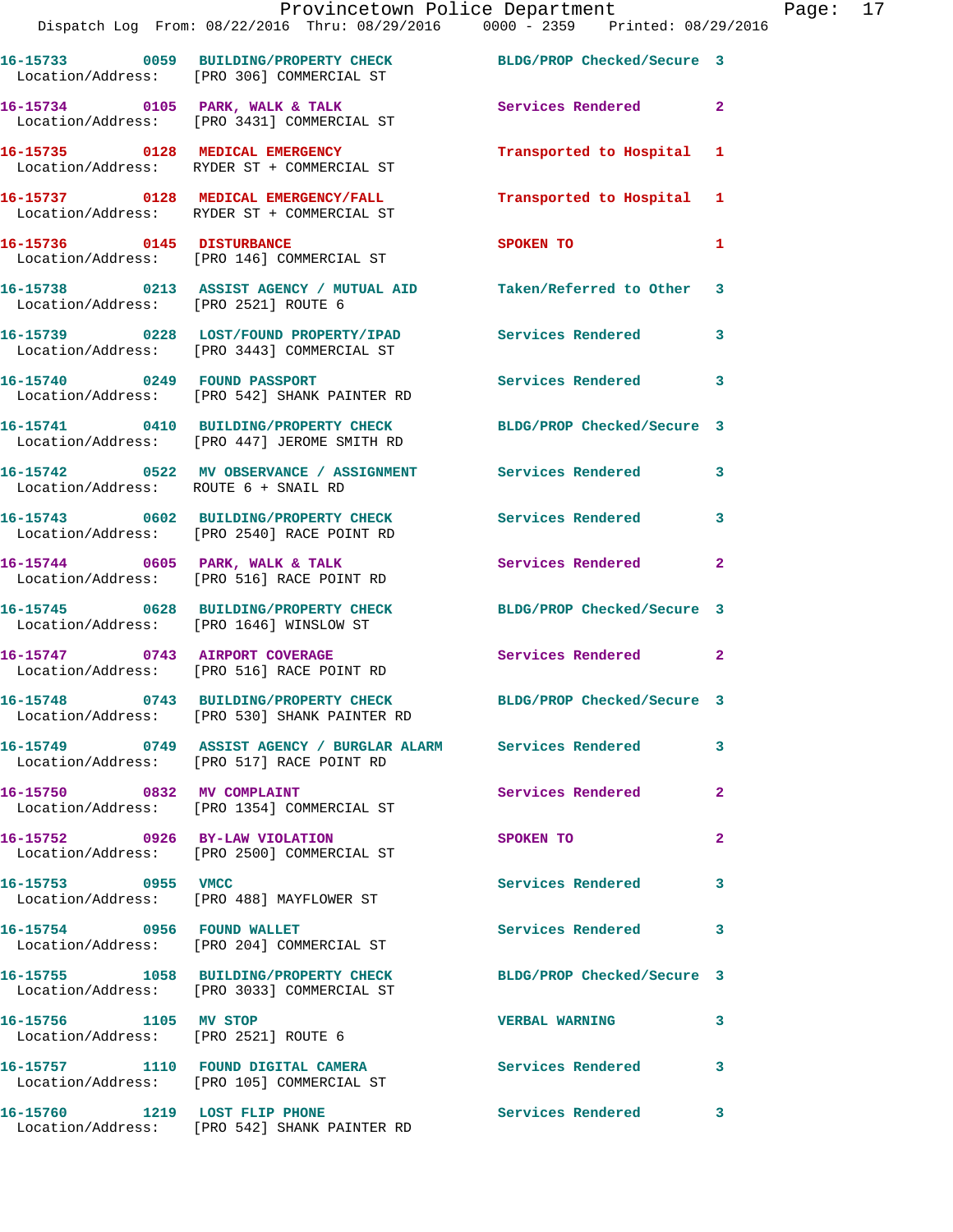|                                                       | 16-15761 1248 FOUND PURSE<br>Location/Address: [PRO 2927] COMMERCIAL ST                                        | Services Rendered          | 3              |              |
|-------------------------------------------------------|----------------------------------------------------------------------------------------------------------------|----------------------------|----------------|--------------|
|                                                       | 16-15763 1331 BIKE ABANDONED<br>Location/Address: [PRO 1707] BRADFORD ST                                       | Services Rendered          | $\overline{2}$ |              |
|                                                       | 16-15764 1332 SEWER CALL OUT<br>Location/Address: [PRO 1343] COMMERCIAL ST                                     | Services Rendered          | 3              |              |
| 16-15765 1405 LOST KEYS                               | Location/Address: [PRO 602] STANDISH ST                                                                        | Services Rendered          | 3              |              |
| 16-15766 1423 MV STOP<br>Location/Address: ALDEN ST   |                                                                                                                | <b>VERBAL WARNING</b>      | 3              |              |
|                                                       | 16-15767 1429 DOG IN CAR<br>Location/Address: [PRO 3296] SHANK PAINTER RD                                      | SPOKEN TO                  | $\mathbf{2}$   |              |
|                                                       | 16-15768 1432 BUILDING/PROPERTY CHECK BLDG/PROP Checked/Secure 3<br>Location/Address: [PRO 3033] COMMERCIAL ST |                            |                |              |
| 16-15769 1434 MV STOP<br>Location/Address: CONWELL ST |                                                                                                                | SPOKEN TO                  | 3              |              |
| 16-15770 1447 VANDALISM                               | Location/Address: [PRO 1989] COMMERCIAL ST                                                                     | Services Rendered          | 3              |              |
|                                                       | 16-15771 1512 BUILDING/PROPERTY CHECK<br>Location/Address: [PRO 1778] SHANK PAINTER RD                         | BLDG/PROP Checked/Secure 3 |                |              |
| 16-15772 1605 FOUND WALLET                            | Location/Address: [PRO 94] BRADFORD ST                                                                         | Services Rendered          | 3              |              |
|                                                       | 16-15773 1612 PARK, WALK & TALK<br>Location/Address: [PRO 105] COMMERCIAL ST                                   | No Action Required         | $\mathbf{2}$   |              |
|                                                       | 16-15775 1703 BUILDING/PROPERTY CHECK<br>Location/Address: [PRO 3033] COMMERCIAL ST                            | BLDG/PROP Checked/Secure 3 |                |              |
|                                                       | 16-15776 1848 MEDICAL EMERGENCY<br>Location/Address: [PRO 146] COMMERCIAL ST                                   | Transported to Hospital 1  |                |              |
|                                                       | 16-15777 1852 MV DISABLED-LCOKOUT<br>Location/Address: [PRO 2489] BRADFORD ST                                  | Services Rendered          | $\mathbf{2}$   |              |
|                                                       | 16-15778 1936 BUILDING/PROPERTY CHECK<br>Location/Address: [PRO 519] RACE POINT RD                             | BLDG/PROP Checked/Secure 3 |                |              |
|                                                       | 16-15779 1946 BUILDING/PROPERTY CHECK BLDG/PROP Checked/Secure 3<br>Location/Address: [PRO 3033] COMMERCIAL ST |                            |                |              |
|                                                       | 16-15780 2004 ALARM - GENERAL<br>Location/Address: [PRO 145] COMMERCIAL ST                                     | False Alarm                | 1              |              |
| Location/Address: [TRU] SHORE RD                      | 16-15781 2029 ASSIST AGENCY / TRURO PD                                                                         | Taken/Referred to Other    | 3              |              |
|                                                       | 16-15782 2037 MEDICAL EMERGENCY<br>Location/Address: [PRO 542] SHANK PAINTER RD                                | <b>PATIENT REFUSAL</b>     | 1              |              |
| 16-15783 2050 MV STOP                                 | Location/Address: WEST VINE ST + BRADFORD ST EXT                                                               | <b>VERBAL WARNING</b>      | 3              |              |
|                                                       | 16-15784 2052 BUILDING/PROPERTY CHECK<br>Location/Address: [PRO 3033] COMMERCIAL ST                            | BLDG/PROP Checked/Secure 3 |                |              |
| 16-15786 2109 ALARM - FIRE                            | Location/Address: [PRO 3443] COMMERCIAL ST                                                                     | False Alarm                | 1              | $\mathbf{1}$ |
| 16-15787 2123 MV DISABLED                             |                                                                                                                | Services Rendered          | $\mathbf{2}$   |              |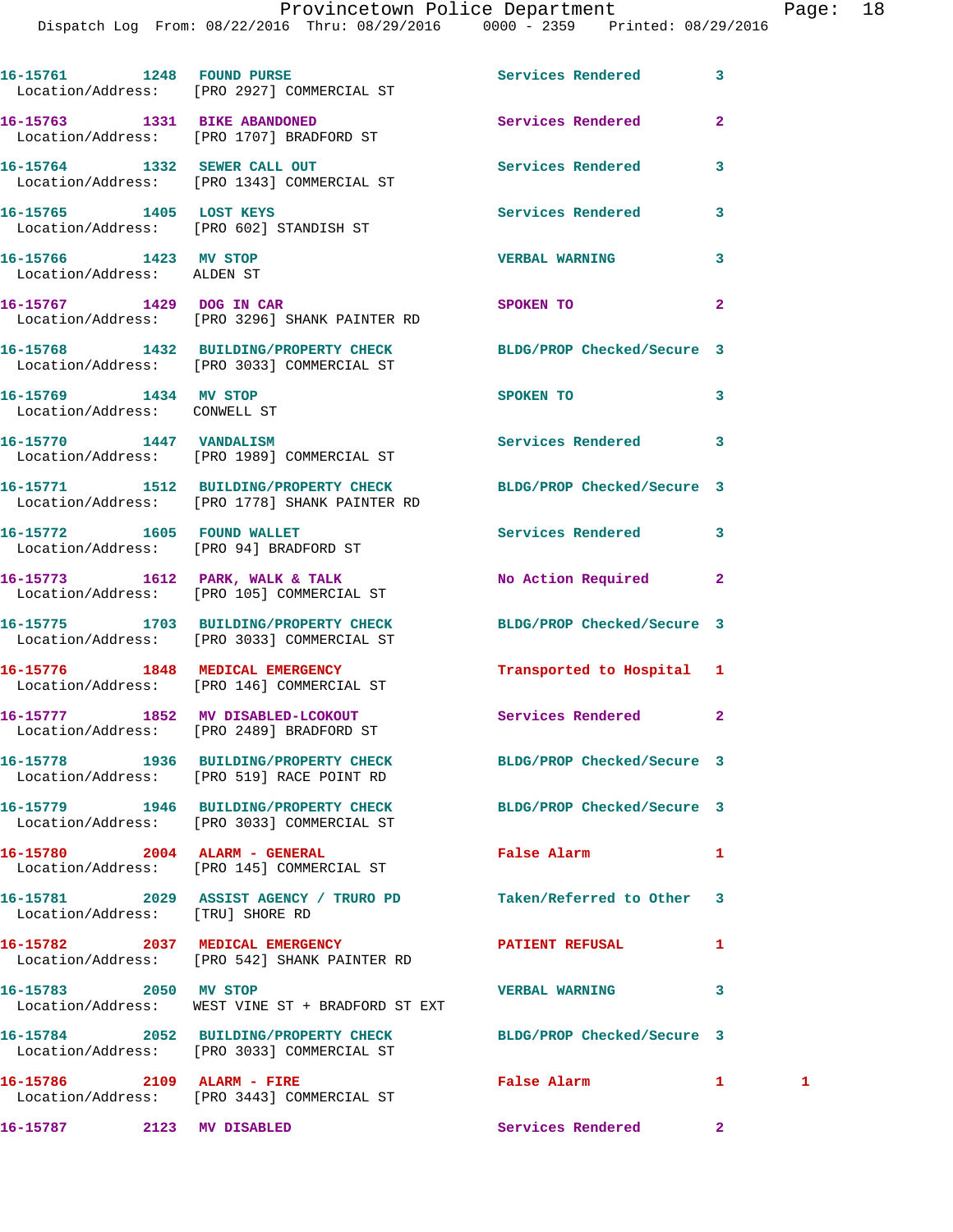|                                                               | Provincetown Police Department                                                                                  |                          |                |
|---------------------------------------------------------------|-----------------------------------------------------------------------------------------------------------------|--------------------------|----------------|
|                                                               | Dispatch Log From: 08/22/2016 Thru: 08/29/2016 0000 - 2359 Printed: 08/29/2016                                  |                          |                |
| Location/Address: [PRO 94] BRADFORD ST                        |                                                                                                                 |                          |                |
|                                                               | 16-15788 2200 BUILDING/PROPERTY CHECK BLDG/PROP Checked/Secure 3<br>Location/Address: [PRO 182] COMMERCIAL ST   |                          |                |
|                                                               | 16-15790 2308 COMPLAINT - STREET PERFORMERS GONE ON ARRIVAL<br>Location/Address: [PRO 1952] COMMERCIAL ST       |                          | 3              |
| Location/Address: ROUTE 6 + HOWLAND ST                        | 16-15791 2345 MV OBSERVANCE / ASSIGNMENT Services Rendered                                                      |                          | 3              |
|                                                               | 16-15792 2349 BUILDING/PROPERTY CHECK<br>Location/Address: [PRO 2206] COMMERCIAL ST                             | Services Rendered        | 3              |
| 16-15793 2350 MV STOP                                         | Location/Address: [PRO 2513] ROUTE 6                                                                            | <b>VERBAL WARNING</b>    | 3              |
| 16-15794 2359 MV STOP<br>Location/Address: [PRO 2479] ROUTE 6 |                                                                                                                 | <b>VERBAL WARNING</b>    | 3              |
| For Date: 08/29/2016 - Monday                                 |                                                                                                                 |                          |                |
|                                                               | 16-15789 0000 LOBBY TRAFFIC<br>Location/Address: [PRO 542] SHANK PAINTER RD                                     | <b>Services Rendered</b> | $\mathbf{2}$   |
|                                                               | 16-15795 0008 MV OBSERVANCE / ASSIGNMENT Services Rendered<br>Location/Address: [PRO 2818] CONWELL ST           |                          | 3              |
|                                                               | 16-15796 0015 BUILDING/PROPERTY CHECK BLDG/PROP Checked/Secure 3<br>Location/Address: [PRO 1646] WINSLOW ST     |                          |                |
| 16-15797 0031 MV STOP                                         | Location/Address: [PRO 2518] ROUTE 6                                                                            | <b>VERBAL WARNING</b>    | 3              |
| 16-15799 0056 BAR CHECK                                       | Location/Address: [PRO 399] COMMERCIAL ST                                                                       | Services Rendered        | $\overline{a}$ |
| 16-15800 0057 BAR CHECK                                       | Location/Address: [PRO 272] COMMERCIAL ST                                                                       | Services Rendered        | 2              |
| 16-15801 0058 FOUND WALLET                                    | Location/Address: [PRO 542] SHANK PAINTER RD                                                                    | Services Rendered 3      |                |
| Location/Address: COMMERCIAL ST                               | 16-15802 0107 PARK, WALK & TALK Services Rendered                                                               |                          | $\mathbf{2}$   |
|                                                               | 16-15803 0125 BUILDING/PROPERTY CHECK BLDG/PROP Checked/Secure 3<br>Location/Address: [PRO 1645] HARRY KEMP WAY |                          |                |
|                                                               | 16-15804 0127 MV OBSERVANCE / ASSIGNMENT Services Rendered 3<br>Location/Address: BRADFORD ST + RYDER ST        |                          |                |
|                                                               | 16-15805 0136 BUILDING/PROPERTY CHECK BLDG/PROP Checked/Secure 3<br>Location/Address: [PRO 3033] COMMERCIAL ST  |                          |                |
|                                                               | 16-15806 0149 BUILDING/PROPERTY CHECK BLDG/PROP Checked/Secure 3<br>Location/Address: [PRO 379] COMMERCIAL ST   |                          |                |
|                                                               | 16-15807 0157 MV OBSERVANCE / ASSIGNMENT Services Rendered<br>Location/Address: [PRO 94] BRADFORD ST            |                          | 3              |
|                                                               | 16-15808 0200 SERVICE CALL<br>Location/Address: [PRO 3331] COMMERCIAL ST                                        | Services Rendered        | 3              |
| 16-15809 0208 NOISE COMPLAINT                                 | Location/Address: [PRO 2598] BRADFORD ST EXT                                                                    | <b>SPOKEN TO</b>         | 3              |
| 16-15810 0215 NOISE COMPLAINT                                 | Location/Address: [PRO 3947] COMMERCIAL ST                                                                      | SPOKEN TO                | 3              |

Page: 19